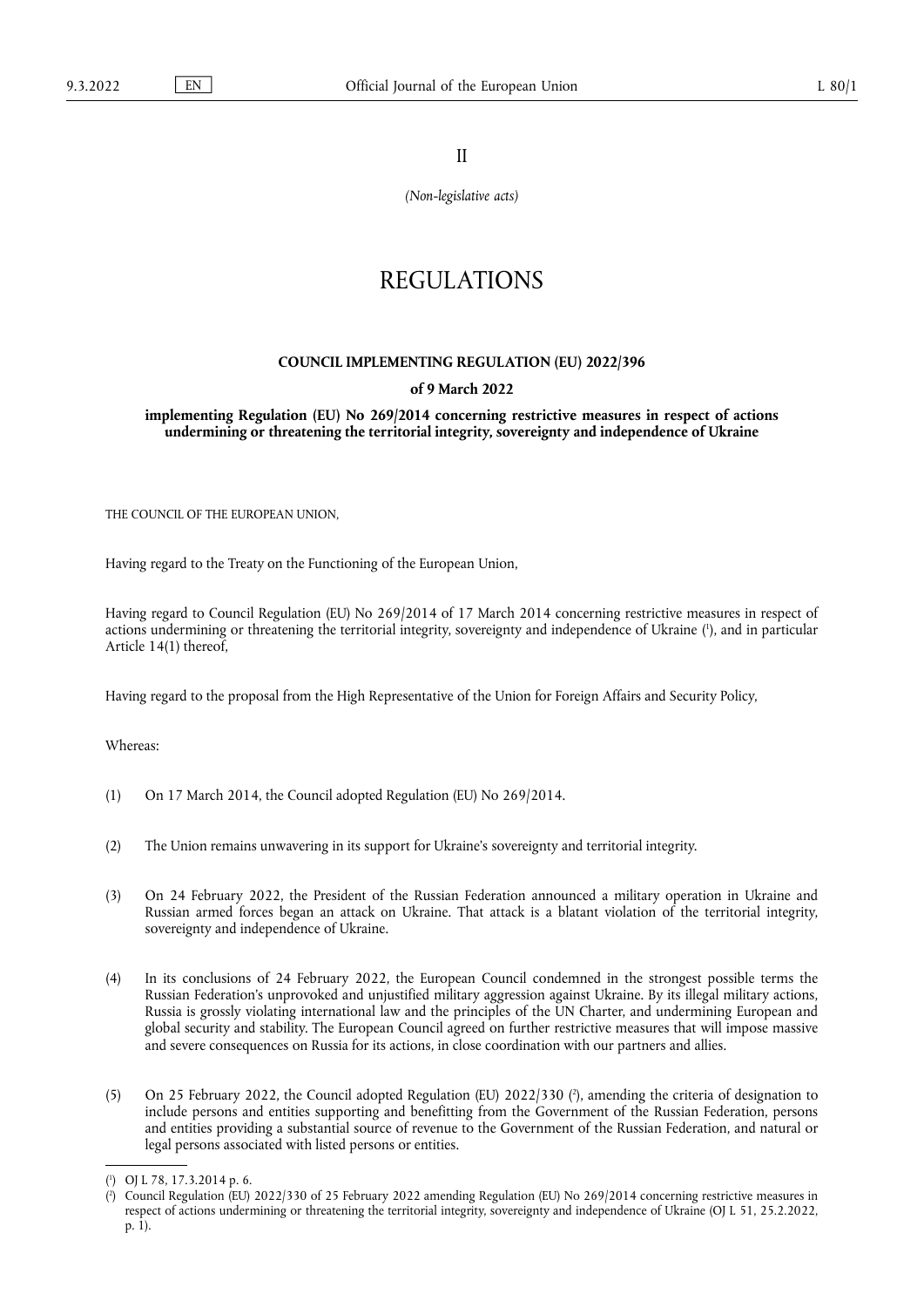- (6) In view of the gravity of the situation, the Council considers that 146 members of the Russian Federation Council who ratified the government decisions of the 'Treaty of Friendship, Cooperation and Mutual Assistance between the Russian Federation and the Donetsk People's Republic and between the Russian Federation and the Luhansk People's Republic' should be added to the list of natural and legal persons, entities and bodies subject to restrictive measures set out in Annex I to Regulation (EU) No 269/2014. In addition, that list should include 14 persons supporting and benefitting from the Government of the Russian Federation or providing a substantial source of revenue to it, or associated with listed persons or entities.
- (7) Regulation (EU) No 269/2014 should therefore be amended accordingly,

HAS ADOPTED THIS REGULATION:

*Article 1*

Annex I to Regulation (EU) No 269/2014 is amended in accordance with the Annex to this Regulation.

*Article 2*

This Regulation shall enter into force on the date of its publication in the *Official Journal of the European Union*.

This Regulation shall be binding in its entirety and directly applicable in all Member States.

Done at Brussels, 9 March 2022.

*For the Council The President* J.-Y. LE DRIAN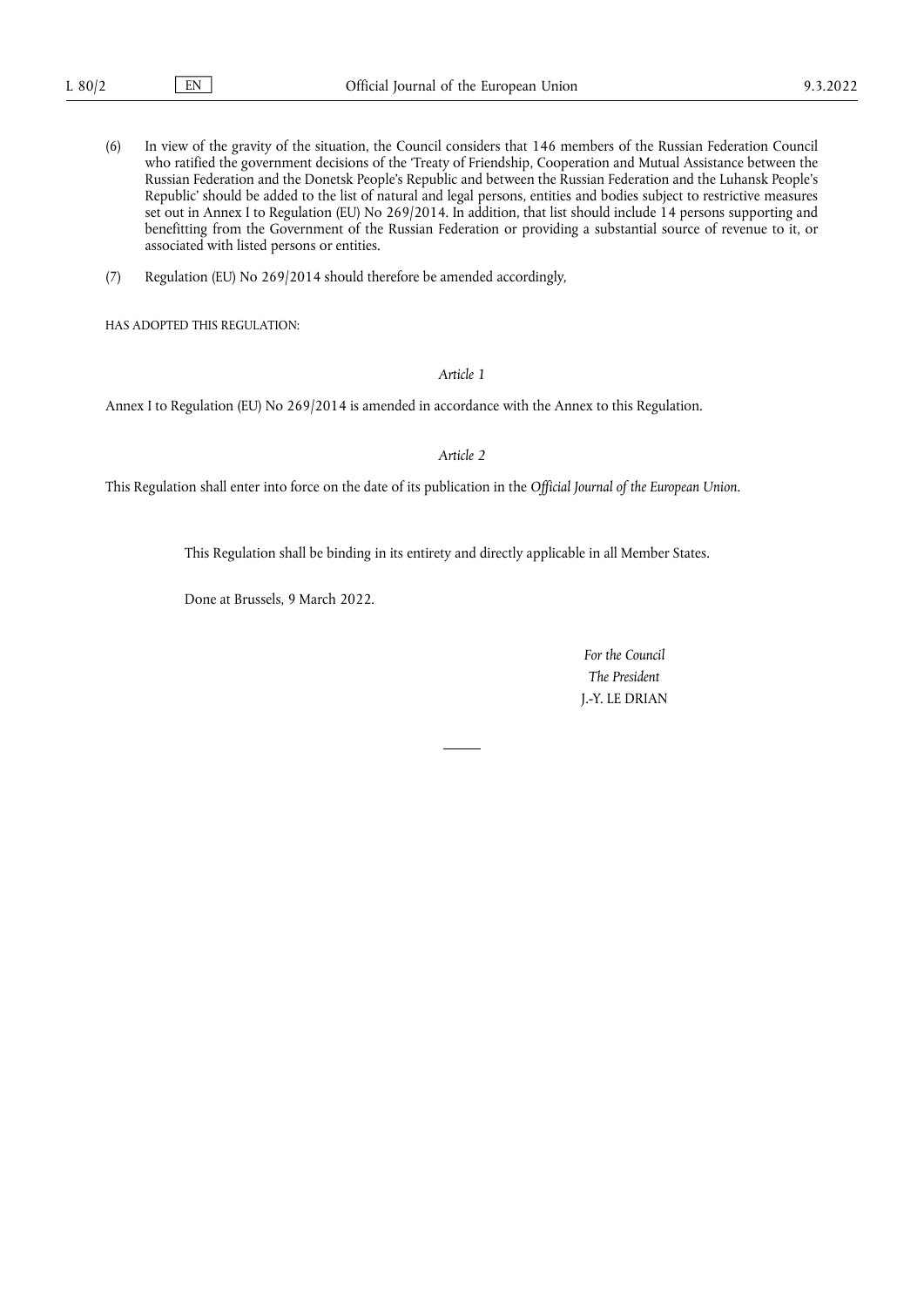## The following persons are added to the list of natural and legal persons, entities and bodies set out in Annex I to Regulation (EU) No 269/2014:

**Persons**

|     | Name                                                                                      | Identifying information                                                                                                                                                                                                     | Reasons                                                                                                                                                                                                                                                                                                                                                                                                                                                                                                                                                                                                                                                                                                                                                                                                                                                                                                                                                                                                                                                                         | Date of listing |
|-----|-------------------------------------------------------------------------------------------|-----------------------------------------------------------------------------------------------------------------------------------------------------------------------------------------------------------------------------|---------------------------------------------------------------------------------------------------------------------------------------------------------------------------------------------------------------------------------------------------------------------------------------------------------------------------------------------------------------------------------------------------------------------------------------------------------------------------------------------------------------------------------------------------------------------------------------------------------------------------------------------------------------------------------------------------------------------------------------------------------------------------------------------------------------------------------------------------------------------------------------------------------------------------------------------------------------------------------------------------------------------------------------------------------------------------------|-----------------|
|     | '719   Alexander Dmitrievich<br><b>PUMPYANSKY</b><br>(Александр Дмитриевич<br>ПУМПЯНСКИЙ) | DOB: 16.5.1987<br>POB: Yekaterinburg, Russian<br>Federation<br>of Directors of PJSC Pipe<br>Metallurgical Company<br>Nationality: Russian<br>Gender: male                                                                   | Alexander Dmitrievich PUMPYANSKY is the son of Dmitry Alexandrovich PUMPYANSKY, a<br>Russian Chairman of the Board of Directors of PJSC Pipe Metallurgical Company, a Russian global<br>manufacturer of steel pipes for the oil and gas industry. He is also a President and a board member<br>of Group Sinara. Both companies support and benefit from cooperation with authorities of<br>Function: Chairman of the Board Russian Federation and State-owned enterprises, including Russian railways, Gazprom and<br>Rosneft.<br>He is therefore a natural person associated with a leading businessperson, involved in economic<br>sectors providing a substantial source of revenue to the Government of the Russian Federation,<br>which is responsible for the annexation of Crimea and the destabilisation of Ukraine. Moreover,<br>Alexander Dmitrievich PUMPYANSKY is supporting, materially or financially, and benefitting<br>from the Government of the Russian Federation, which is responsible for the annexation of<br>Crimea and the destabilisation of Ukraine. | 9.3.2022        |
| 720 | Alexander Semenovich<br><b>VINOKUROV</b><br>(Александр Семёнович<br>ВИНОКУРОВ)            | DOB: 12.10.1982<br>POB: Moscow, Russian<br>Federation<br>Function: Businessperson,<br>Managing Partner and President<br>of Maraton Group, Member of<br>Board of Directors of Magnit<br>Nationality: Russian<br>Gender: male | Alexander Semenovich VINOKUROV is a Russian businessperson with business interests in food<br>retail, pharmaceuticals, agriculture and infrastructure. He is in leadership positions of Maraton<br>Group, an investment company, and Magnit, the biggest Russian food retailer. A. Vinokurov is<br>married to Ekaterina Sergeevna Vinokurova, daughter of Sergey Lavrov, the Minister of Foreign<br>Affairs of the Russian Federation. His father is Semen Vinokurov, who was the Head of the State<br>Unitary Enterprise "Capital Pharmacies" and is considered to be one of the main entrepreneurs in<br>the Russian pharmaceutical industry. A. Vinokurov has therefore close ties to the Russian<br>government and is involved in economic sectors providing a substantial source of revenue to the<br>Government of the Russian Federation, which is responsible for the annexation of Crimea and<br>the destabilisation of Ukraine.                                                                                                                                       | 9.3.2022        |

 $9.3.2022$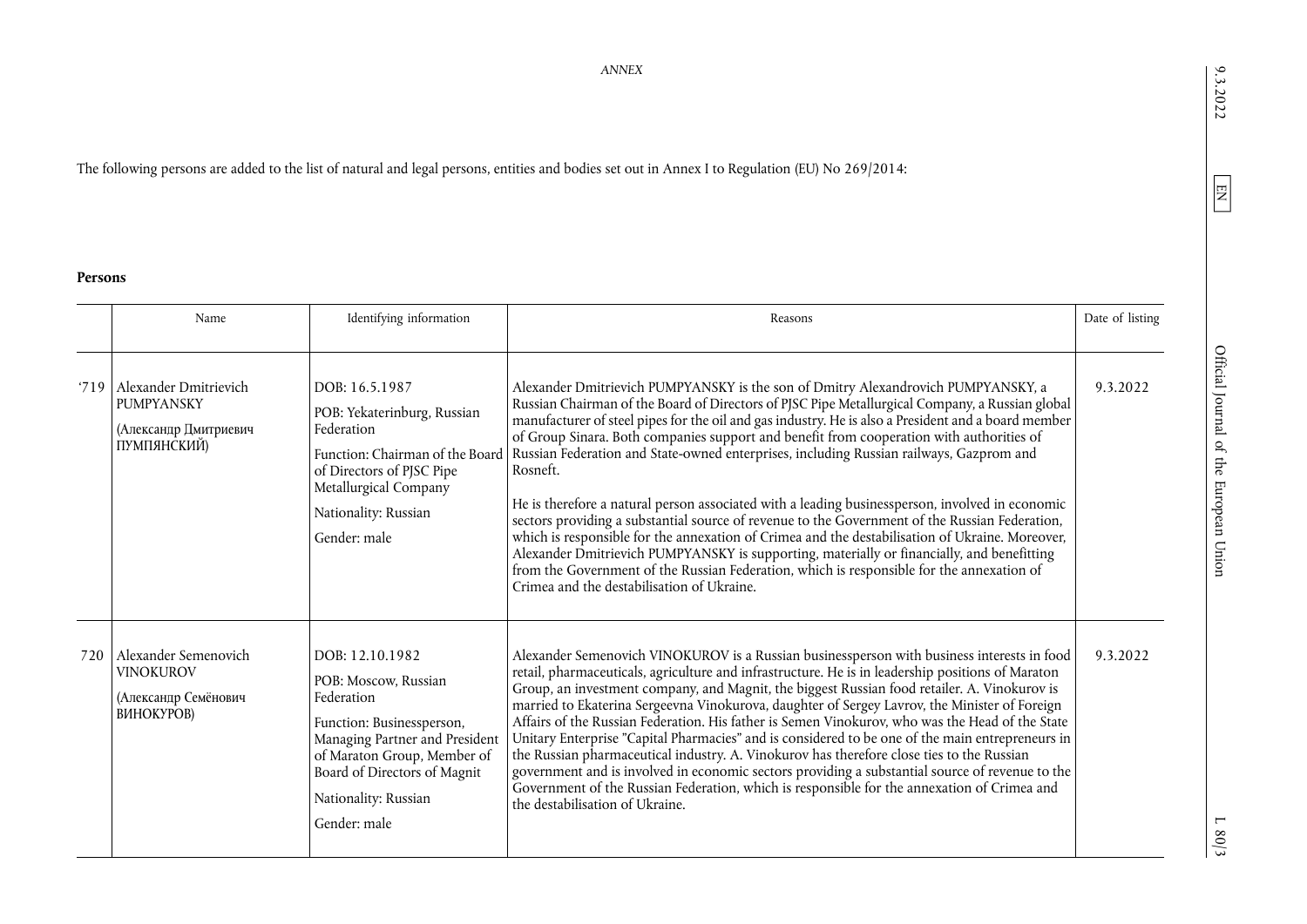|     | Name                                                                | Identifying information                                                                                                                                                                             | Reasons                                                                                                                                                                                                                                                                                                                                                                                                                                                                                                                                                                                                                                                                                                                                                                                                                                                                                                                                                                                                                                                                                                                                                                                                                                                                                                                                                                                                                                                    | Date of listing |
|-----|---------------------------------------------------------------------|-----------------------------------------------------------------------------------------------------------------------------------------------------------------------------------------------------|------------------------------------------------------------------------------------------------------------------------------------------------------------------------------------------------------------------------------------------------------------------------------------------------------------------------------------------------------------------------------------------------------------------------------------------------------------------------------------------------------------------------------------------------------------------------------------------------------------------------------------------------------------------------------------------------------------------------------------------------------------------------------------------------------------------------------------------------------------------------------------------------------------------------------------------------------------------------------------------------------------------------------------------------------------------------------------------------------------------------------------------------------------------------------------------------------------------------------------------------------------------------------------------------------------------------------------------------------------------------------------------------------------------------------------------------------------|-----------------|
|     |                                                                     |                                                                                                                                                                                                     | On 24 February 2022, in the aftermath of the initial stages of Russian aggression against Ukraine,<br>Alexander Semenovich VINOKUROV, along with other 36 businesspeople, met with President<br>Vladimir Putin and other members of the Russian government to discuss the impact of the course<br>of action in the wake of Western sanctions. The fact that he was invited to attend this meeting<br>shows that he is a member of the closest circle of Vladimir Putin and that he is supporting or<br>implementing actions or policies which undermine or threaten the territorial integrity,<br>sovereignty and independence of Ukraine, as well as stability and security in Ukraine. It also<br>shows that he is one of the leading businesspersons involved in economic sectors providing a<br>substantial source of revenue to the Government of Russia, which is responsible for annexation<br>of Crimea and destabilisation of Ukraine. This is further corroborated by A. Vinokurov's close<br>personal ties with Foreign Minister S. Lavrov who is responsible for Russian aggression and<br>policies which undermine or threaten the territorial integrity, sovereignty and independence of<br>Ukraine.                                                                                                                                                                                                                                         |                 |
| 721 | Andrey Igorevich<br>MELNICHENKO<br>(Андрей Игоревич<br>МЕЛЬНИЧЕНКО) | DOB: 8.3.1972<br>POB: Gomel, Byelorussian SSR<br>(now Belarus)<br>Function: Non-Executive<br>Director of JSC SUEK, Member of<br>the Board of EuroChem Group<br>Nationality: Russian<br>Gender: male | Andrey Igorevich MELNICHENKO is a Russian industrialist owning major fertiliser producer<br>EuroChem Group and coal company SUEK. A. Melnichenko belongs to the most influential circle<br>of Russian businesspeople with close connections to the Russian Government. He is therefore<br>involved in economic sectors providing a substantial source of revenue to the Government of the<br>Russian Federation, which is responsible for the annexation of Crimea and the destabilisation of<br>Ukraine.<br>On 24 February 2022, in the aftermath of the initial stages of Russian aggression against Ukraine,<br>Andrey Igorevich MELNICHENKO, along with other 36 businesspeople, met with President<br>Vladimir Putin and other members of the Russian government to discuss the impact of the course<br>of action in the wake of Western sanctions. The fact that he was invited to attend this meeting<br>shows that he is a member of the closest circle of Vladimir Putin and that he is supporting or<br>implementing actions or policies which undermine or threaten the territorial integrity,<br>sovereignty and independence of Ukraine, as well as stability and security in Ukraine. It also<br>shows that he is one of the leading businesspersons involved in economic sectors providing a<br>substantial source of revenue to the Government of Russia, which is responsible for annexation<br>of Crimea and destabilisation of Ukraine. | 9.3.2022        |

 $9.3.2022$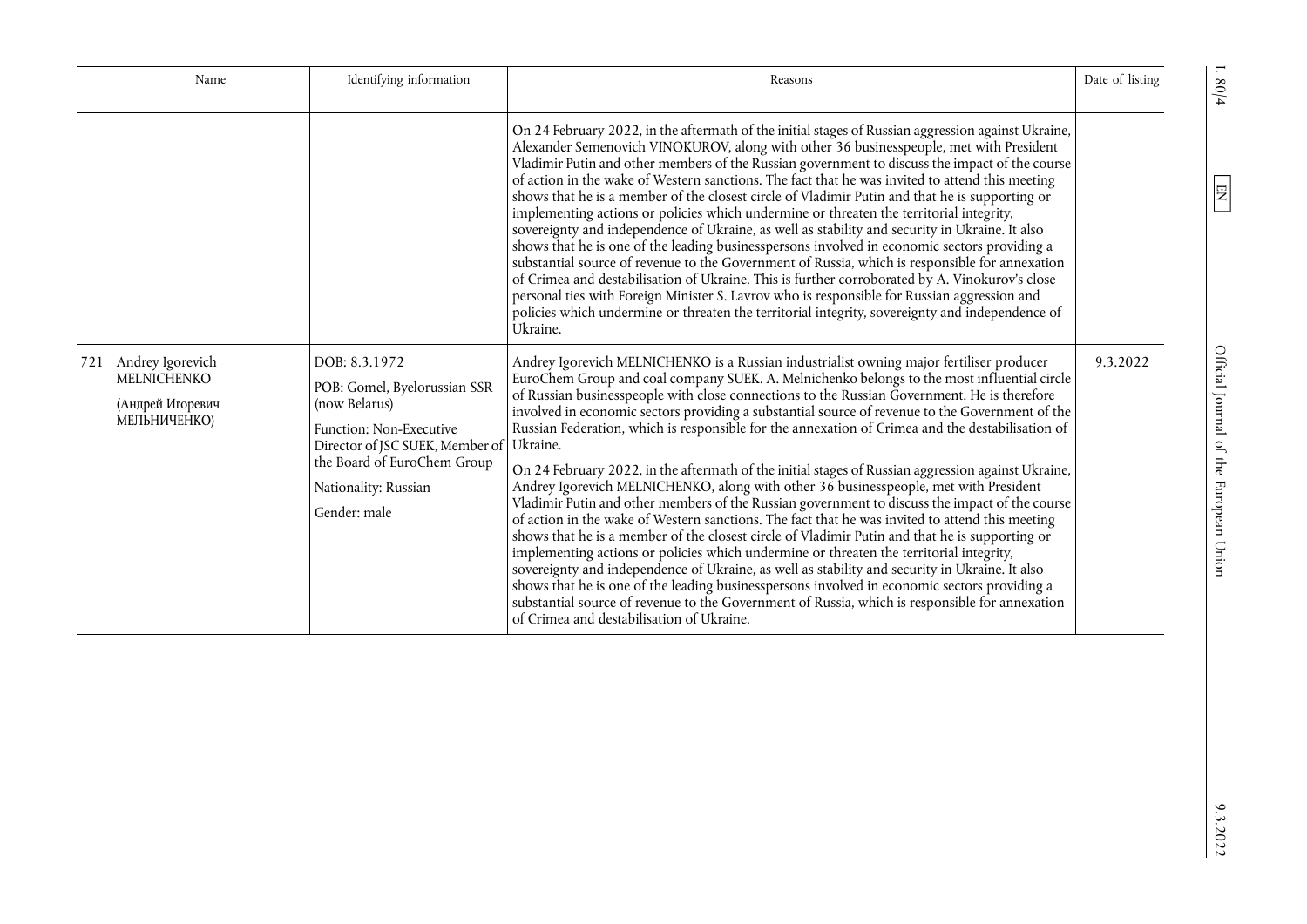|     | Name                                                                                                               | Identifying information                                                                                                                                                                                                                       | Reasons                                                                                                                                                                                                                                                                                                                                                                                                                                                                                                                                                                                                                                                                                                                                                                                                                                                                                                                                                                                                                                                                                                                                                                                                                                                                                                                                                                                                                                                                                                                                                                                                       | Date of listing |
|-----|--------------------------------------------------------------------------------------------------------------------|-----------------------------------------------------------------------------------------------------------------------------------------------------------------------------------------------------------------------------------------------|---------------------------------------------------------------------------------------------------------------------------------------------------------------------------------------------------------------------------------------------------------------------------------------------------------------------------------------------------------------------------------------------------------------------------------------------------------------------------------------------------------------------------------------------------------------------------------------------------------------------------------------------------------------------------------------------------------------------------------------------------------------------------------------------------------------------------------------------------------------------------------------------------------------------------------------------------------------------------------------------------------------------------------------------------------------------------------------------------------------------------------------------------------------------------------------------------------------------------------------------------------------------------------------------------------------------------------------------------------------------------------------------------------------------------------------------------------------------------------------------------------------------------------------------------------------------------------------------------------------|-----------------|
| 722 | Dmitry Alexandrovich<br><b>PUMPYANSKY</b><br>(a.k.a Dmitry A. PUMPIANSKY)<br>(Дмитрий Александрович<br>ПУМПЯНСКИЙ) | DOB: 22.3.1964<br>POB: Ulan-Ude, Russian<br>Federation<br>Function: Chairman of the board<br>of directors of PJSC Pipe<br>Metallurgic Company, the<br>President, the board member of<br>Group Sinara.<br>Nationality: Russian<br>Gender: male | Dmitry Alexandrovich PUMPYANSKY is the Chairman of the board of directors of PJSC Pipe<br>Metallurgic Company and the President and a board member of Group Sinara. He thus supports<br>and benefits from cooperation with authorities of Russian Federation and State-owned<br>enterprises, including Russian railways, Gazprom and Rosneft. He is therefore involved in<br>economic sectors providing a substantial source of revenue to the Government of the Russian<br>Federation, which is responsible for the annexation of Crimea and the destabilisation of Ukraine.<br>On 24 February 2022, in the aftermath of the initial stages of Russian aggression against Ukraine,<br>Dmitry Alexandrovich PUMPYANSKY, along with other 36 businesspeople, met with President<br>Vladimir Putin and other members of the Russian government to discuss the impact of the course<br>of action in the wake of Western sanctions. The fact that he was invited to attend this meeting<br>shows that he is a member of the closest circle of Vladimir Putin and that he is supporting or<br>implementing actions or policies which undermine or threaten the territorial integrity,<br>sovereignty and independence of Ukraine, as well as stability and security in Ukraine. It also<br>shows that he is one of the leading businesspersons involved in economic sectors providing a<br>substantial source of revenue to the Government of Russia, which is responsible for annexation<br>of Crimea and destabilisation of Ukraine.                                                                             | 9.3.2022        |
| 723 | Dmitry Arkadievich MAZEPIN<br>(Дмитрий Аркадьевич<br>МАЗЕПИН)                                                      | DOB: 18.4.1968<br>POB: Minsk, Byelorussian SSR<br>(now Belarus)<br>Function: CEO of JSC UCC<br>Uralchem<br>Nationality: Russian<br>Gender: male                                                                                               | Dmitry Arkadievich MAZEPIN is the owner and CEO of the mineral fertiliser company Uralchem.<br>Uralchem Group is a Russian manufacturer of a wide range of chemical products, including<br>mineral fertilisers and ammoniac saltpetre. According to the company, it is the largest producer<br>of ammonium nitrate as well as the second-largest producer of ammonia and nitrogen fertilisers<br>in Russia. Dmitry Arkadievich MAZEPIN is thus involved in economic sectors providing a<br>substantial source of revenue to the Government of the Russian Federation, which is responsible<br>for the annexation of Crimea and the destabilisation of Ukraine.<br>On 24 February 2022, in the aftermath of the initial stages of Russian aggression against Ukraine,<br>Dmitry Arkadievich MAZEPIN, along with other 36 businesspeople, met with President Vladimir<br>Putin and other members of the Russian government to discuss the impact of the course of action<br>in the wake of Western sanctions. The fact that he was invited to attend this meeting shows that<br>he is a member of the closest circle of Vladimir Putin and that he is supporting or implementing<br>actions or policies which undermine or threaten the territorial integrity, sovereignty and<br>independence of Ukraine, as well as stability and security in Ukraine. It also shows that he is one<br>of the leading businesspersons involved in economic sectors providing a substantial source of<br>revenue to the Government of Russia, which is responsible for annexation of Crimea and<br>destabilisation of Ukraine. | 9.3.2022        |

 $1.80/5$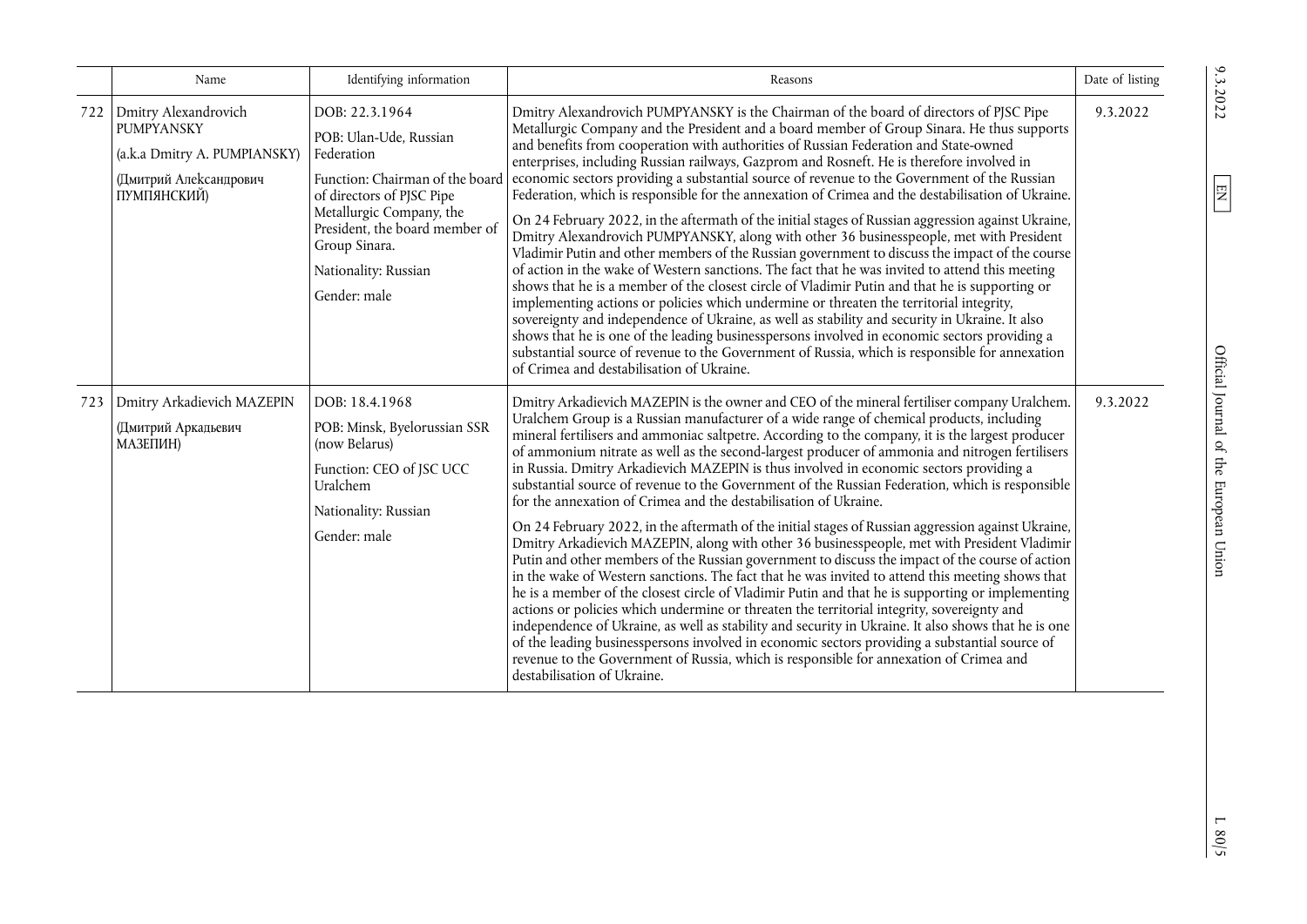|     | Name                                                                               | Identifying information                                                                                                                                                                                                                                                     | Reasons                                                                                                                                                                                                                                                                                                                                                                                                                                                                                                                                                                                                                                                                                                                                                                                                                                                                                                                                                                                                                                                                                                                                                                                                                                                                                                                                                                 | Date of listing |
|-----|------------------------------------------------------------------------------------|-----------------------------------------------------------------------------------------------------------------------------------------------------------------------------------------------------------------------------------------------------------------------------|-------------------------------------------------------------------------------------------------------------------------------------------------------------------------------------------------------------------------------------------------------------------------------------------------------------------------------------------------------------------------------------------------------------------------------------------------------------------------------------------------------------------------------------------------------------------------------------------------------------------------------------------------------------------------------------------------------------------------------------------------------------------------------------------------------------------------------------------------------------------------------------------------------------------------------------------------------------------------------------------------------------------------------------------------------------------------------------------------------------------------------------------------------------------------------------------------------------------------------------------------------------------------------------------------------------------------------------------------------------------------|-----------------|
|     |                                                                                    |                                                                                                                                                                                                                                                                             | In December 2021 Dmitry Mazepin rewrote his Cyprus-based companies Uralchem Holding and<br>CI-Chemical Invest, controlling "Uralchem", to Russian jurisdiction at special administrative<br>district on Oktyabrsky Island of Kaliningrad Oblast.                                                                                                                                                                                                                                                                                                                                                                                                                                                                                                                                                                                                                                                                                                                                                                                                                                                                                                                                                                                                                                                                                                                        |                 |
| 724 | Galina Evgenyevna<br>PUMPYANSKAYA<br>(Галина Евгеньевна<br>ПУМПЯНСКАЯ)             | DOB: 10.2.1966<br>Function: Chairwoman of the<br>Board of trustees of Sinara<br>charitable foundation.<br>Nationality: Russian<br>Gender: female                                                                                                                            | Galina Evgenyevna PUMPYANSKAYA is the Chairwoman of the Board of trustees of BF "Sinara",<br>a foundation that acts as operator of charitable activities of large companies, including PJSC Pipe<br>Metallurgical Company. She is the spouse of Dmitry Alexandrovich PUMPYANSKY, Chairman of<br>the Board of Directors of PJSC Pipe Metallurgical Company, a Russian global manufacturer of<br>steel pipes for the oil and gas industry. Dmitry A. Pumpyansky is a Russian billionaire<br>businessman. He is also a President and board member of Group Sinara. Both companies support<br>and benefit from cooperation with authorities of Russian Federation and State-owned<br>enterprises, including Russian railways, Gazprom and Rosneft.                                                                                                                                                                                                                                                                                                                                                                                                                                                                                                                                                                                                                          | 9.3.2022        |
|     |                                                                                    |                                                                                                                                                                                                                                                                             | Galina Evgenyevna PUMPYANSKAYA is therefore a natural person associated with a leading<br>businessperson involved in economic sectors providing a substantial source of revenue to the<br>Government of the Russian Federation, which is responsible for the annexation of Crimea and<br>the destabilisation of Ukraine.                                                                                                                                                                                                                                                                                                                                                                                                                                                                                                                                                                                                                                                                                                                                                                                                                                                                                                                                                                                                                                                |                 |
| 725 | Mikhail Eduardovich OSEEVSKY   DOB: 30.11.1960<br>(Михаил Эдуардович<br>ОСЕЕВСКИЙ) | POB: former Leningrad (now<br>Saint Petersburg), Russian<br>Federation<br>Function: President of PJSC<br>Rostelecom<br>Independent member of the<br>Board of Directors, PJSC MMK<br>Member of the supervisory board<br>of ANO Digital Economy, LLCT.<br>RTK Holding (Tele2) | Mikhail Eduardovich OSEEVSKY is the president of PJSC Rostelecom. PJSC Rostelecom is Russia's<br>largest provider of digital services and solutions, with presence in all market segments and<br>covering millions of households, as well as governmental and private organisations. Rostelecom<br>not only provides services for the Russian Government, but also generates an important source of<br>revenue for it.<br>On 24 February 2022, in the aftermath of the initial stages of Russian aggression against Ukraine,<br>Mikhail Eduardovich OSEEVSKY, along with other 36 businesspeople, met with President<br>Vladimir Putin and other members of the Russian government to discuss the impact of the course<br>of action in the wake of Western sanctions. The fact that he was invited to attend this meeting<br>shows that he is a member of the closest circle of Vladimir Putin and that he is supporting or<br>implementing actions or policies which undermine or threaten the territorial integrity,<br>sovereignty and independence of Ukraine, as well as stability and security in Ukraine. It also<br>shows that he is one of the leading businesspersons involved in economic sectors providing a<br>substantial source of revenue to the Government of Russia, which is responsible for annexation<br>of Crimea and destabilisation of Ukraine. | 9.3.2022        |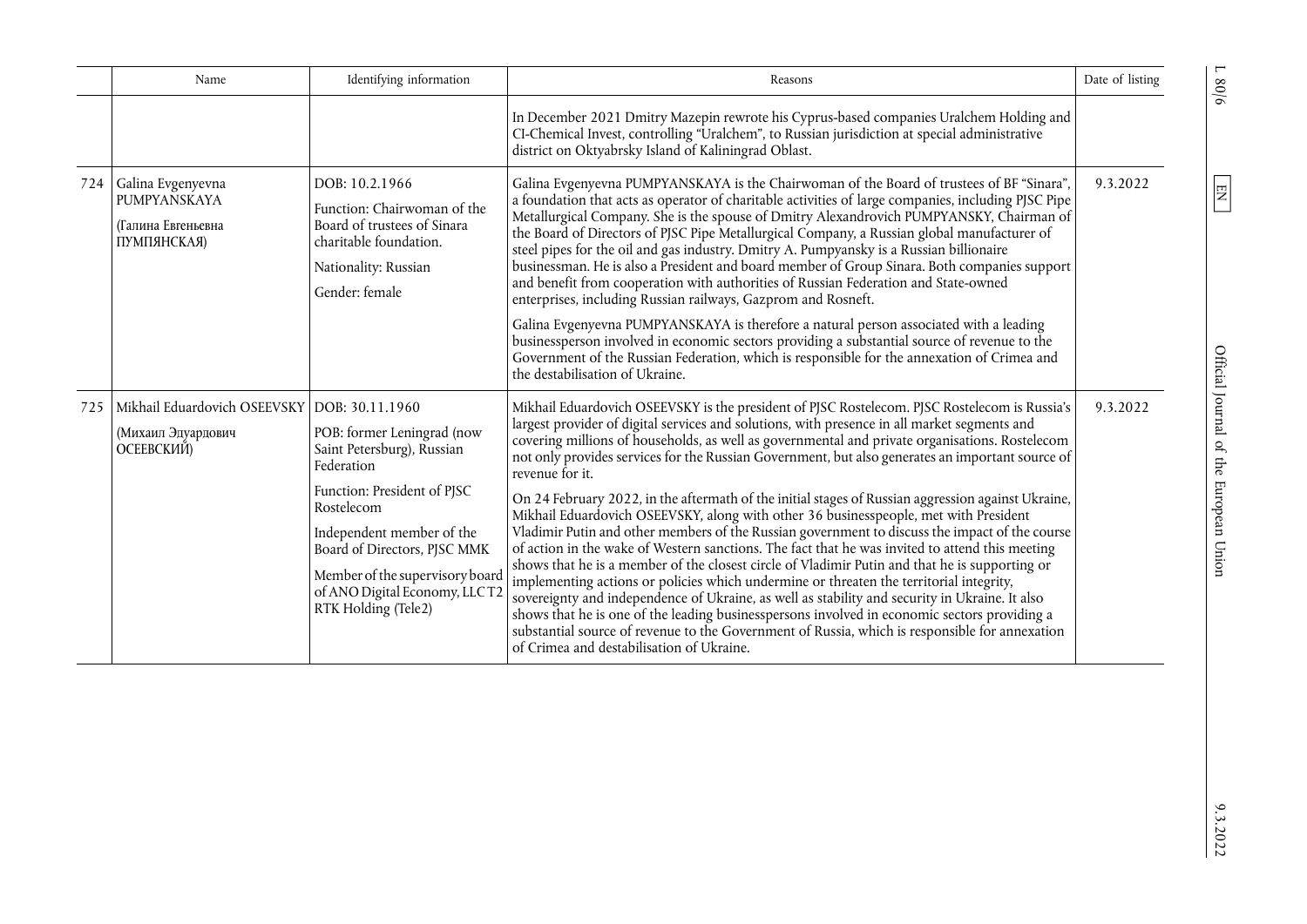|     | Name                                                                           | Identifying information                                                                                                                                                                                                                                                                                                                                               | Reasons                                                                                                                                                                                                                                                                                                                                                                                                                                                                                                                                                                                                                                                                                                                                                                                                                                                                                                                                                                                                                                                                                                                                                                                                                                                                            | Date of listing |
|-----|--------------------------------------------------------------------------------|-----------------------------------------------------------------------------------------------------------------------------------------------------------------------------------------------------------------------------------------------------------------------------------------------------------------------------------------------------------------------|------------------------------------------------------------------------------------------------------------------------------------------------------------------------------------------------------------------------------------------------------------------------------------------------------------------------------------------------------------------------------------------------------------------------------------------------------------------------------------------------------------------------------------------------------------------------------------------------------------------------------------------------------------------------------------------------------------------------------------------------------------------------------------------------------------------------------------------------------------------------------------------------------------------------------------------------------------------------------------------------------------------------------------------------------------------------------------------------------------------------------------------------------------------------------------------------------------------------------------------------------------------------------------|-----------------|
|     |                                                                                | Member of the board of the<br>Russian Union of Industrialists<br>and Entrepreneurs<br>Member of the board of directors<br>of LLC Votron<br>Member of the board of trustees<br>of St. Petersburg NNAlliance<br>Deputy Minister of Economic<br>Development of the Russian<br>Federation<br>(from December 2011<br>to June 2012)<br>Nationality: Russian<br>Gender: male |                                                                                                                                                                                                                                                                                                                                                                                                                                                                                                                                                                                                                                                                                                                                                                                                                                                                                                                                                                                                                                                                                                                                                                                                                                                                                    |                 |
| 726 | Mikhail Igorevich<br><b>POLUBOYARINOV</b><br>(Михаил Игоревич<br>ПОЛУБОЯРИНОВ) | DOB: 2.4.1966<br>POB: Moscow, Russian<br>Federation<br>Function: CEO of OJSC Aeroflot<br>Member of the boards of<br>directors of State Transport<br>Leasing Company and JSC<br><b>EXIMBANK OF RUSSIA</b><br>Member of the Supervisory<br>Board of DOM.RF<br>Chairman of the Board of<br>Directors of LLC Pobeda                                                       | Mikhail Igorevich POLUBOYARINOV is the CEO of OJSC Aeroflot. OJSC Aeroflot is the largest<br>airline of the Russian Federation. OJSC Aeroflot not only provides services for the Russian<br>Government, but also generates an important source of revenue for it. Aeroflot operated illegal<br>flights to the occupied Crimea.<br>On 24 February 2022, in the aftermath of the initial stages of Russian aggression against Ukraine,<br>Mikhail Igorevich POLUBOYARINOV, along with other 36 businesspeople, met with President<br>Vladimir Putin and other members of the Russian government to discuss the impact of the course<br>of action in the wake of Western sanctions. The fact that he was invited to attend this meeting<br>shows that he is a member of the closest circle of Vladimir Putin and that he is supporting or<br>implementing actions or policies which undermine or threaten the territorial integrity,<br>sovereignty and independence of Ukraine, as well as stability and security in Ukraine. It also<br>shows that he is one of the leading businesspersons involved in economic sectors providing a<br>substantial source of revenue to the Government of Russia, which is responsible for annexation<br>of Crimea and destabilisation of Ukraine. | 9.3.2022        |

 $\frac{1.80}{7}$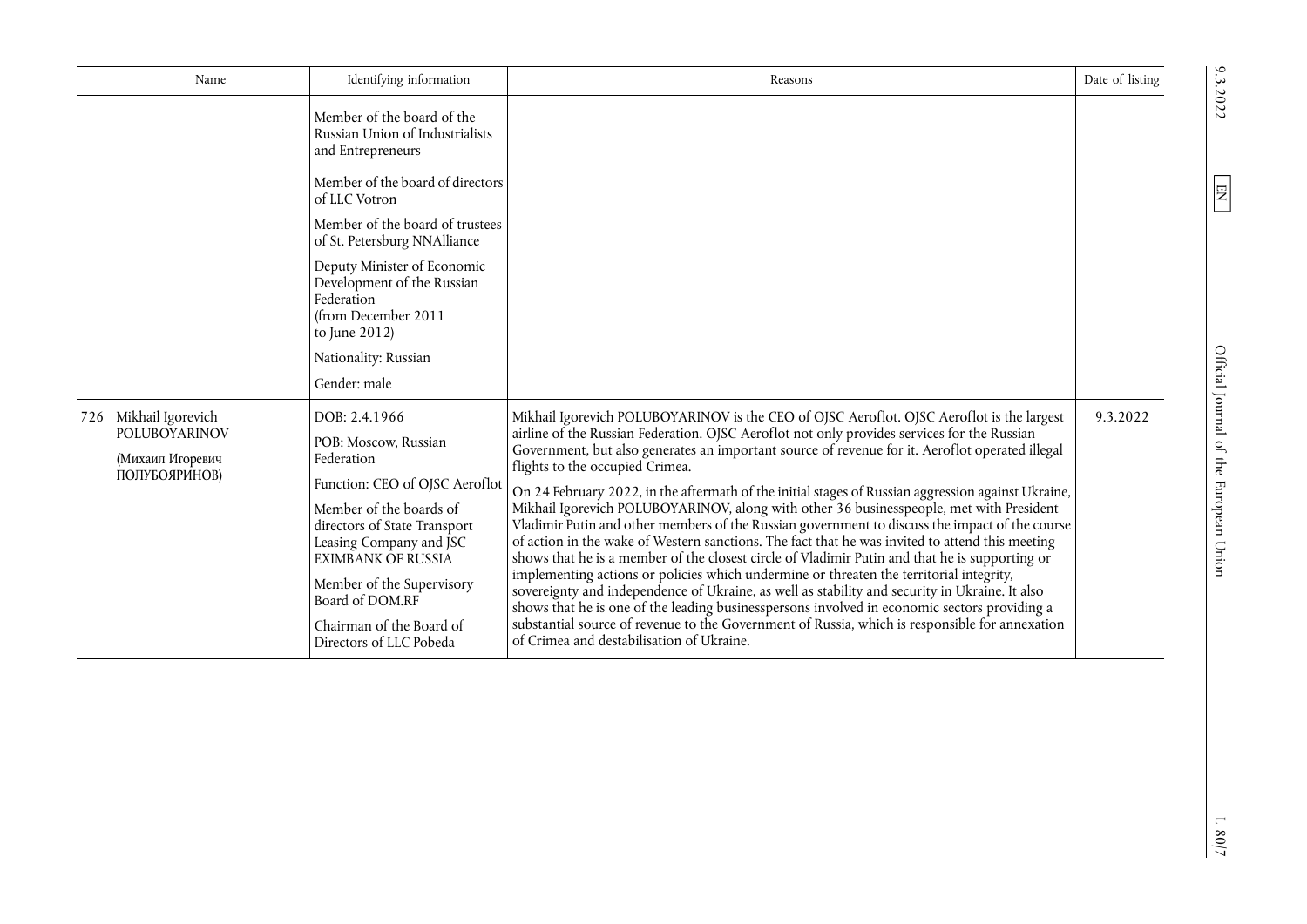|     | Name                                                                                                                       | Identifying information                                                                                                                                                                                                                                                                                            | Reasons                                                                                                                                                                                                                                                                                                                                                                                                                                                                                                                                                                                                                                                                                                                                                                                                                                                                                                                                                                                                                                                                                                                                                                                                                                                                                                                                                                                                                                                                                                                                      | Date of listing |
|-----|----------------------------------------------------------------------------------------------------------------------------|--------------------------------------------------------------------------------------------------------------------------------------------------------------------------------------------------------------------------------------------------------------------------------------------------------------------|----------------------------------------------------------------------------------------------------------------------------------------------------------------------------------------------------------------------------------------------------------------------------------------------------------------------------------------------------------------------------------------------------------------------------------------------------------------------------------------------------------------------------------------------------------------------------------------------------------------------------------------------------------------------------------------------------------------------------------------------------------------------------------------------------------------------------------------------------------------------------------------------------------------------------------------------------------------------------------------------------------------------------------------------------------------------------------------------------------------------------------------------------------------------------------------------------------------------------------------------------------------------------------------------------------------------------------------------------------------------------------------------------------------------------------------------------------------------------------------------------------------------------------------------|-----------------|
|     |                                                                                                                            | Member of IATA Board of<br>Governors.<br>Nationality: Russian<br>Gender: male                                                                                                                                                                                                                                      |                                                                                                                                                                                                                                                                                                                                                                                                                                                                                                                                                                                                                                                                                                                                                                                                                                                                                                                                                                                                                                                                                                                                                                                                                                                                                                                                                                                                                                                                                                                                              |                 |
| 727 | Sergey Alexandrovich KULIKOV<br>(a.k.a. Sergei Alexandrovich<br><b>KULIKOV)</b><br>Russian: Сергей Алехандрович<br>КУПИКОВ | DOB: 9.4.1976<br>POB: Sverdlovsk, Russian<br>Federation<br>Function: Chairman of the Board<br>of Management Company<br>RUSNANO LLC<br>Member of the Board of Directors<br>of Rusnano JSC<br>First deputy Chairman of the<br>board of the Military Industrial<br>Commission<br>Nationality: Russian<br>Gender: male | Sergey Alexandrovich KULIKOV is the Chairman of the Board of Management Company<br>RUSNANO LLC and Member of the Board of Directors of Rusnano JSC, as well as the First deputy<br>Chairman of the board of the Military Industrial Commission. Rusnano LLC is a Russian<br>innovation development institution created in the framework of a Presidential Initiative called<br>'Strategy for Development of Nanotechnology Industry". Sergey Kulikov is therefore involved in<br>economic sectors providing a substantial source of revenue to the Government of the Russian<br>Federation.<br>On 24 February 2022, in the aftermath of the initial stages of Russian aggression against Ukraine,<br>Sergey Alexandrovich KULIKOV, along with other 36 businesspeople, met with President<br>Vladimir Putin and other members of the Russian government to discuss the impact of the course<br>of action in the wake of Western sanctions. The fact that he was invited to attend this meeting<br>shows that he is a member of the closest circle of Vladimir Putin and that he is supporting or<br>implementing actions or policies which undermine or threaten the territorial integrity,<br>sovereignty and independence of Ukraine, as well as stability and security in Ukraine. It also<br>shows that he is one of the leading businesspersons involved in economic sectors providing a<br>substantial source of revenue to the Government of Russia, which is responsible for annexation<br>of Crimea and destabilisation of Ukraine. | 9.3.2022        |
| 728 | Vadim Nikolaevich<br><b>MOSHKOVICH</b><br>(Вапим Николаевич<br>МОШКОВИЧ)                                                   | DOB: 6.4.1967<br>POB: Moscow, Russian<br>Federation<br>Function: Chairman of the Board<br>of Directors of Rusagro Group                                                                                                                                                                                            | Vadim Nikolaevich MOSHKOVICH is a Russian entrepreneur with business interests in<br>agriculture and real-estate development. In 2004, Vadim Moshkovich founded Rusagro Group,<br>which is a major producer of pork, fats and sugar. Vadim Nikolaevich MOSHKOVICH is therefore<br>involved in economic sectors providing a substantial source of revenue to the Government of the<br>Russian Federation.                                                                                                                                                                                                                                                                                                                                                                                                                                                                                                                                                                                                                                                                                                                                                                                                                                                                                                                                                                                                                                                                                                                                     | 9.3.2022        |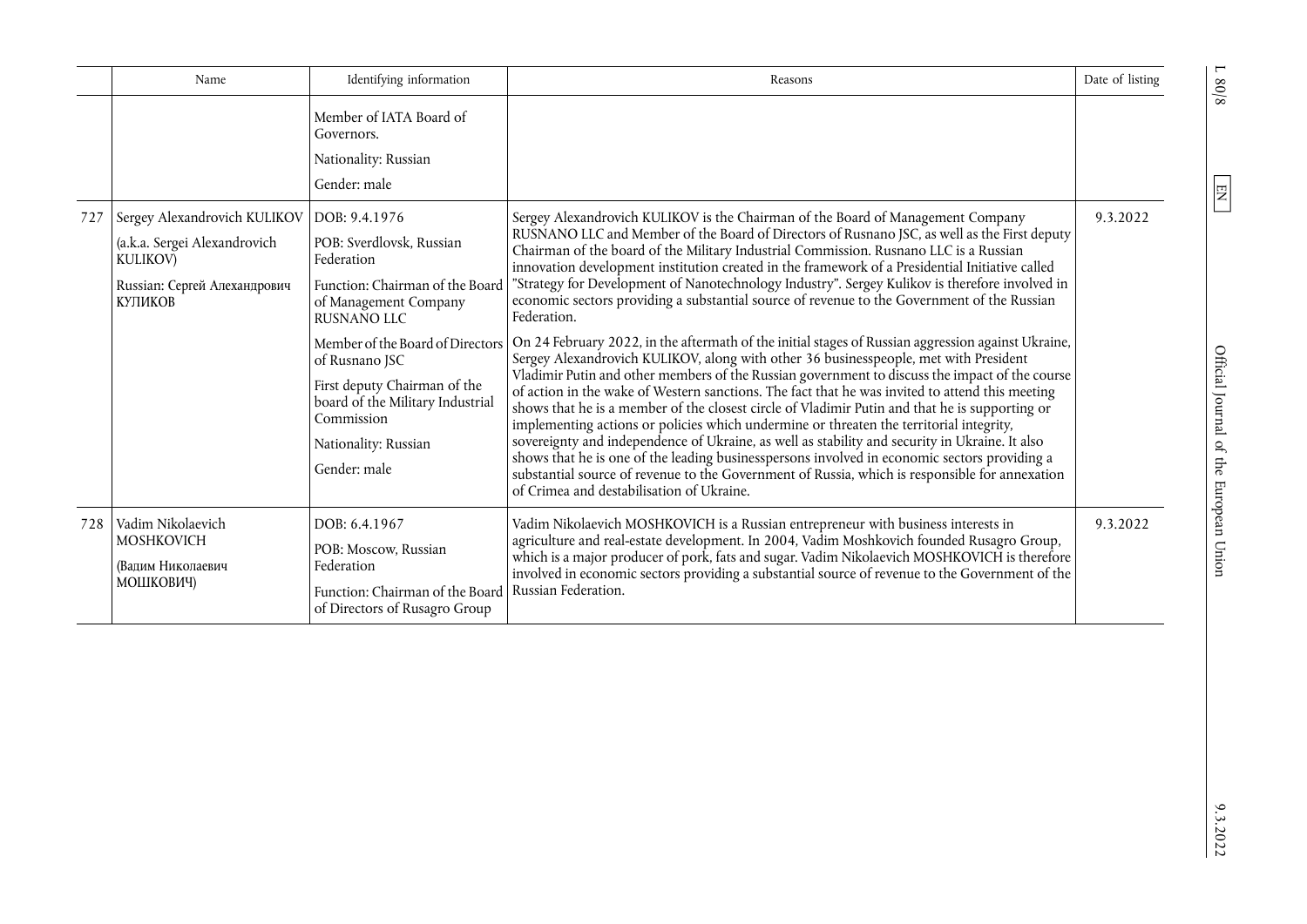|     | Name                                                                               | Identifying information                                                                                                                                                                                                                                                                                                                                                                                                                                                                        | Reasons                                                                                                                                                                                                                                                                                                                                                                                                                                                                                                                                                                                                                                                                                                                                                                                                                                                                                                                                                                                                                                                                                                                                                                                                                                                                                                                                                                                                                                                                                                                                                                                                                                                                                                                                                                         | Date of listing |
|-----|------------------------------------------------------------------------------------|------------------------------------------------------------------------------------------------------------------------------------------------------------------------------------------------------------------------------------------------------------------------------------------------------------------------------------------------------------------------------------------------------------------------------------------------------------------------------------------------|---------------------------------------------------------------------------------------------------------------------------------------------------------------------------------------------------------------------------------------------------------------------------------------------------------------------------------------------------------------------------------------------------------------------------------------------------------------------------------------------------------------------------------------------------------------------------------------------------------------------------------------------------------------------------------------------------------------------------------------------------------------------------------------------------------------------------------------------------------------------------------------------------------------------------------------------------------------------------------------------------------------------------------------------------------------------------------------------------------------------------------------------------------------------------------------------------------------------------------------------------------------------------------------------------------------------------------------------------------------------------------------------------------------------------------------------------------------------------------------------------------------------------------------------------------------------------------------------------------------------------------------------------------------------------------------------------------------------------------------------------------------------------------|-----------------|
|     |                                                                                    | Minority owner of Sberbank<br>Nationality: Russian, Cypriot<br>Gender: male                                                                                                                                                                                                                                                                                                                                                                                                                    | On 24 February 2022, in the aftermath of the initial stages of Russian aggression against Ukraine,<br>Vadim Nikolaevich MOSHKOVICH, along with other 36 businesspeople, met with President<br>Vladimir Putin and other members of the Russian government to discuss the impact of the course<br>of action in the wake of Western sanctions. The fact that he was invited to attend this meeting<br>shows that he is a member of the closest circle of Vladimir Putin and that he is supporting or<br>implementing actions or policies which undermine or threaten the territorial integrity,<br>sovereignty and independence of Ukraine, as well as stability and security in Ukraine. It also<br>shows that he is one of the leading businesspersons involved in economic sectors providing a<br>substantial source of revenue to the Government of Russia, which is responsible for annexation<br>of Crimea and destabilisation of Ukraine.                                                                                                                                                                                                                                                                                                                                                                                                                                                                                                                                                                                                                                                                                                                                                                                                                                   |                 |
| 729 | Vladimir Sergeevich KIRIYENKO   DOB: 27.5.1983<br>(Владимир Сергеевич<br>КИРИЕНКО) | POB: Nizhny Novgorod, Russian<br>Federation<br>Function:<br>CEO of VK Company Limited, the<br>parent company of Russia's top<br>social media platform,<br>VKontakte.<br>Former First Vice President of the<br>Russian State-controlled<br>company Rostelecom<br>$(2017 - 2021)$<br>Chairman of the Board of<br>Directors of LLC Capital<br>since 2011<br>Former Chairman of the Board of<br>Directors of<br>Nizhegorodpromstroybank<br>$(2008 - 2011)$<br>Nationality: Russian<br>Gender: male | Vladimir Sergeevich KIRIYENKO is the CEO of VK Company Limited. VK Company Limited is a<br>Russian internet company, with a major presence in the Russian speaking segment of internet. VK<br>projects collectively had the largest audience in Russia and captured the most screen time. VK's<br>sites reach more than 90 % of Russian internet users on a monthly basis and the company is in<br>the top 5 of largest internet companies, based on the number of total pages viewed. It controls<br>and operates the three largest and most popular Russian social networking sites, VKontakte,<br>Odnoklassniki and Moi Mir, as well as the email service and internet portal mail.ru. Vladimir<br>Sergeevich KIRIYENKO is therefore involved in economic sectors providing a substantial source<br>of revenue to the Government of the Russian Federation.<br>The Russian government is increasing its influence over media and social networks. VK Company<br>is controlled by Gazprom Media (a State-owned company which is the major source of income to<br>the Russian Government). Vladimir Sergeevich Kiriyenko therefore supports Vladimir Putin's aim<br>for greater control over the internet. Vladimir Kiriyenko therefore actively supports, materially or<br>financially, or benefits from Russian decision-makers responsible for the annexation of Crimea or<br>the destabilisation of Ukraine.<br>As VK Company is owned by the State-owned Gazprom group, the revenue it generates is an<br>important source of revenue for the Russian Government. Vladimir Kiriyenko is the son of Sergei<br>Kiriyenko, currently First Deputy Chief of Staff of the Presidential Office. Sergei Kiriyenko is<br>reported to be Vladimir Putin's domestic policy curator. | 9.3.2022        |

 $9.3.2022$ 

 $\boxed{\text{EN}}$ 

 $1.80/9$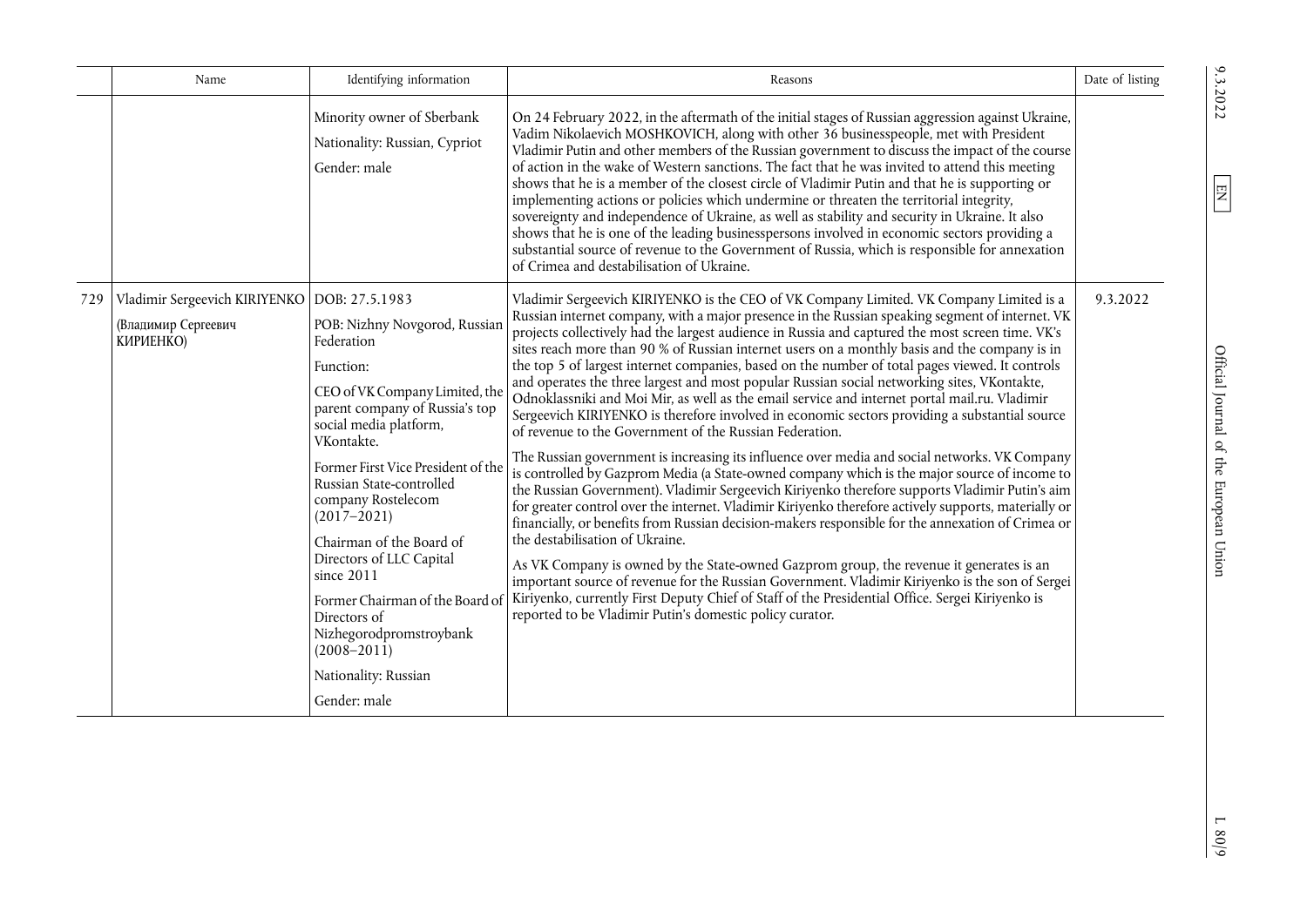|     | Name                                                          | Identifying information                                                                                                                                                                                                                                                                                                                                                                     | Reasons                                                                                                                                                                                                                                                                                                                                                                                                                                                                                                                                                                                                                                                                                                                                                                                                                                                                                                                                                                                                                                             | Date of listing |
|-----|---------------------------------------------------------------|---------------------------------------------------------------------------------------------------------------------------------------------------------------------------------------------------------------------------------------------------------------------------------------------------------------------------------------------------------------------------------------------|-----------------------------------------------------------------------------------------------------------------------------------------------------------------------------------------------------------------------------------------------------------------------------------------------------------------------------------------------------------------------------------------------------------------------------------------------------------------------------------------------------------------------------------------------------------------------------------------------------------------------------------------------------------------------------------------------------------------------------------------------------------------------------------------------------------------------------------------------------------------------------------------------------------------------------------------------------------------------------------------------------------------------------------------------------|-----------------|
| 730 | Andrey Andreevich GURYEV<br>(Андрей Андреевич ГУРЬЕВ)         | DOB: 7.3.1982<br>POB: Moscow, Russian<br>Federation<br>Function: CEO and Chairman of<br>the Management Board of PJSC<br>PhosAgro<br>Has worked at PhosAgro<br>since 2004, holding various<br>positions<br>Member of the Management<br>Board Bureau of the Russian<br>Union of Industrialists and<br>Entrepreneurs (RUIE)<br>since 30 September 2019<br>Nationality: Russian<br>Gender: male | Andrey Andreevich GURYEV is a Member of the Board, the CEO and the Chairman of the<br>Management Board of PJSC PhosAgro, and in this capacity oversees the company's activities.<br>PhosAgro is one of the world's leading producers of phosphate-based fertilisers. The Company is<br>Europe's largest producer of phosphate-based fertilisers, the world's largest producer of high-<br>grade phosphate rock and the world's second-largest producer (excluding China) of<br>Monoammonium phosphate (MAP) and Diammonium phosphate (DAP).<br>Andrey Guryev, in his capacity as CEO of PhosAgro, benefits from the Russian Government's<br>decisions. PJSC PhosAgro is largely connected with the Russian Government and the revenue it<br>generates is therefore an important source of revenue for the Russian Government. He is involved<br>in economic sectors providing a substantial source of revenue to the Government of the Russian<br>Federation, which is responsible for the annexation of Crimea and the destabilisation of Ukraine. | 9.3.2022        |
| 731 | Dmitry Vladimirovich KONOV<br>(Дмитрий Владимирович<br>KOHOB) | DOB: 2.9.1970<br>POB: Moscow, Russian<br>Federation<br>of PJSC SIBUR Holding<br>Served in the Treasury<br>Department of OAO NK YUKOS;<br>held various positions at AKB<br>Trust and Investment Bank.<br>including Vice President - Head<br>of the Investment Banking<br>Department and Managing<br>Director of Corporate Finance<br>Department; was a member of                             | Dmitry Vladimirovich KONOV is the Chairman of the Management Board of PJSC SIBUR<br>Holding, and in this capacity oversees the company's activities. SIBUR Holding is the largest<br>integrated petrochemicals company in Russia and one of the fastest-growing companies in the<br>global petrochemicals industry. SIBUR is a leading emerging markets petrochemical group and<br>Function: Chairman of the Board the largest petrochemical producer in the Russian market. Major stakes of SIBUR is owned by<br>oligarchs close to Vladimir Putin: Leonid Mikhelson and Gennady Timchenko.<br>SIBUR Holding is closely connected with the Russian Government and the revenue it generates is<br>therefore an important source of revenue for the Russian Government.<br>Dmitry Konov is involved in economic sectors providing a substantial source of revenue to the<br>Government of the Russian Federation, which is responsible for the annexation of Crimea and<br>the destabilisation of Ukraine.                                           | 9.3.2022        |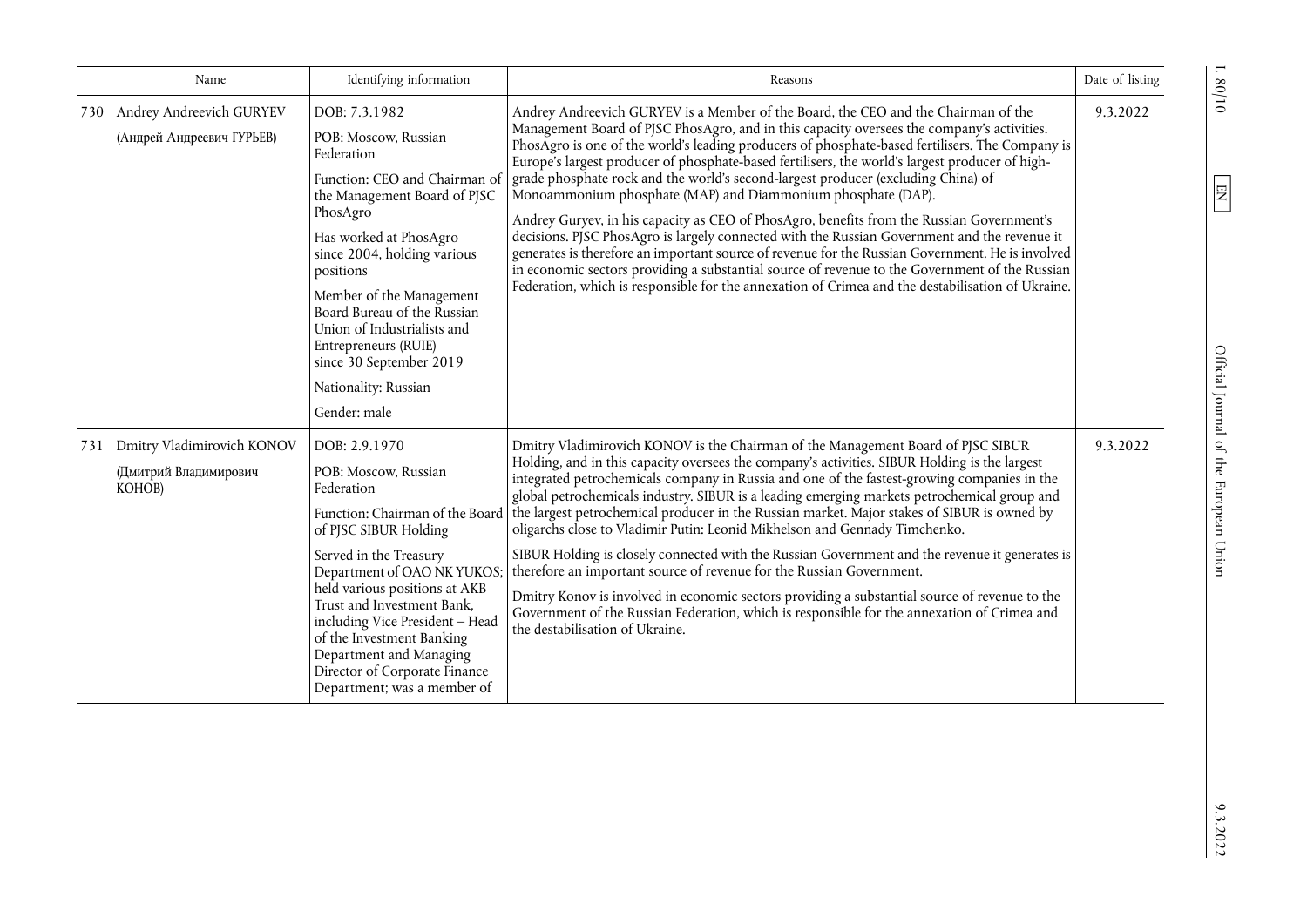|     | Name                                                                               | Identifying information                                                                                                                                                                                                                                            | Reasons                                                                                                                                                                                                                                                                                                                                                                                                                                                                                                              | Date of listing |
|-----|------------------------------------------------------------------------------------|--------------------------------------------------------------------------------------------------------------------------------------------------------------------------------------------------------------------------------------------------------------------|----------------------------------------------------------------------------------------------------------------------------------------------------------------------------------------------------------------------------------------------------------------------------------------------------------------------------------------------------------------------------------------------------------------------------------------------------------------------------------------------------------------------|-----------------|
|     |                                                                                    | the Board of Directors of OAO<br>Gazprom neftekhim Salavat and<br>OAO Gazprombank<br>Nationality: Russian<br>Gender: male                                                                                                                                          |                                                                                                                                                                                                                                                                                                                                                                                                                                                                                                                      |                 |
| 732 | Nikita Dmitrievich MAZEPIN<br>(Никита Дмитриевич МАЗЕПИН)   POB: Moscow, Russian   | DOB: 2.3.1999<br>Federation<br>Function: Profession: Russian<br>racing driver for Haas F1 Team in<br>the 2022 Formula One World<br>Championship under a neutral<br>flag representing the Russian<br>Automobile Federation.<br>Nationality: Russian<br>Gender: male | Nikita Mazepin is the son of Dmitry Arkadievich Mazepin, General Director of JSC UCC<br>Uralchem. As Uralchem sponsors Haas F1 Team, Dmitry Mazepin is the major sponsor of his<br>son's activities at Haas F1 Team.<br>He is a natural person associated with a leading businessperson (his father) involved in economic<br>sectors providing a substantial source of revenue to the Government of the Russian Federation,<br>which is responsible for the annexation of Crimea and the destabilisation of Ukraine. | 9.3.2022        |
| 733 | Alexander Konstantinovich<br><b>AKIMOV</b><br>(Александр Константинович<br>АКИМОВ) | DOB: 10.11.1954                                                                                                                                                                                                                                                    | Member of the Federation Council who ratified the government decisions of the 'Treaty of<br>Friendship, Cooperation and Mutual Assistance between the Russian Federation and the Donetsk<br>People's Republic and between the Russian Federation and the Luhansk People's Republic'.                                                                                                                                                                                                                                 | 9.3.2022        |

 $9.3.2022$ 

 $\boxed{\text{EN}}$ 

Official Journal of the European Union

EN Official Journal of the European Union 9.3.2022 L 80/11  $\frac{1.80}{11}$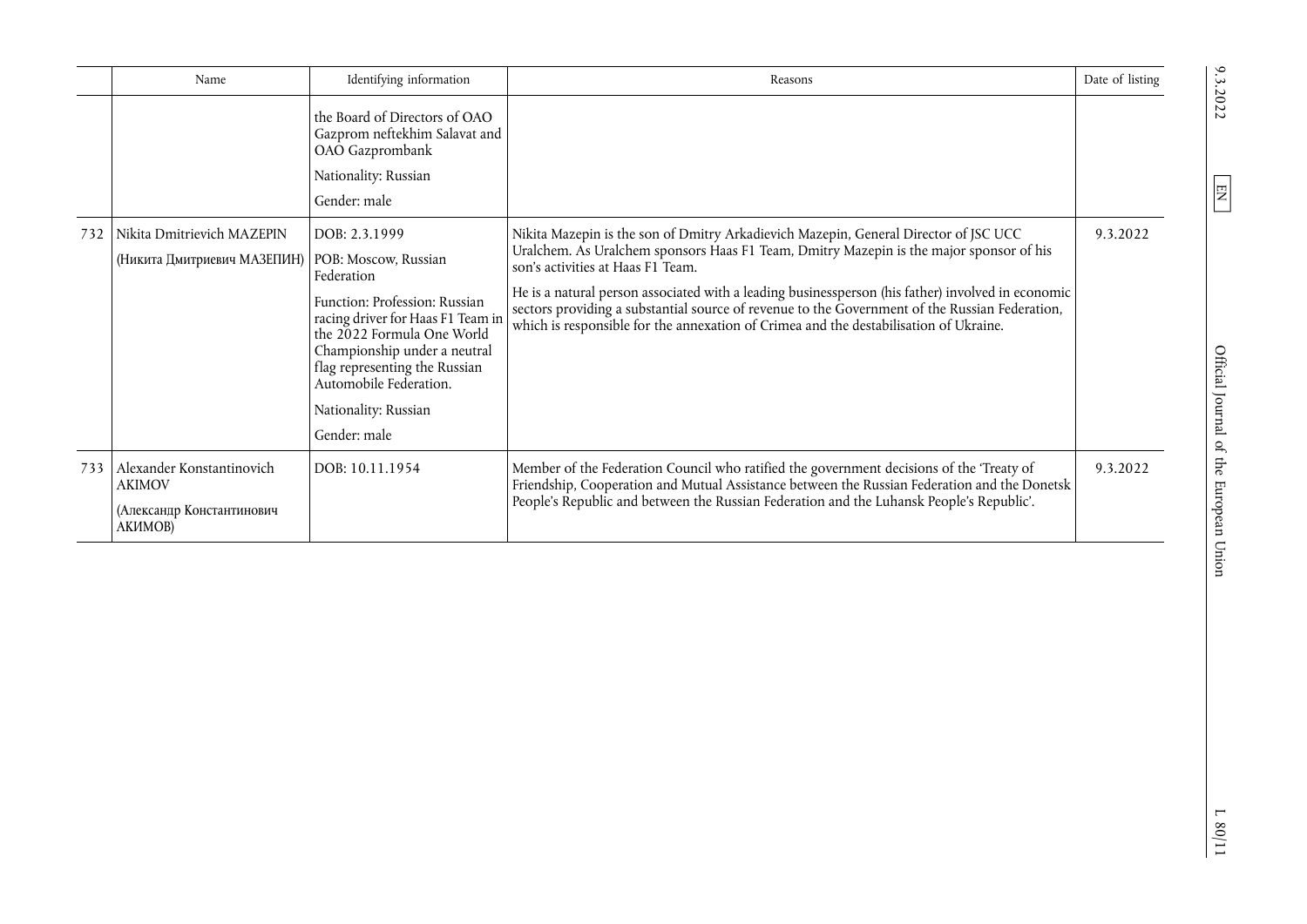|     | Name                                                                           | Identifying information | Reasons                                                                                                                                                                                                                                                                              | Date of listing |
|-----|--------------------------------------------------------------------------------|-------------------------|--------------------------------------------------------------------------------------------------------------------------------------------------------------------------------------------------------------------------------------------------------------------------------------|-----------------|
| 734 | Ivan Nikolayevich ABRAMOV<br>(Иван Николаевич АБРАМОВ)                         | DOB: 16.6.1978          | Member of the Federation Council who ratified the government decisions of the 'Treaty of<br>Friendship, Cooperation and Mutual Assistance between the Russian Federation and the Donetsk<br>People's Republic and between the Russian Federation and the Luhansk People's Republic'. | 9.3.2022        |
| 735 | Mohmad Isaevich AKHMADOV<br>(Мохмад Исаевич АХМАДОВ)                           | DOB: 17.4.1972          | Member of the Federation Council who ratified the government decisions of the 'Treaty of<br>Friendship, Cooperation and Mutual Assistance between the Russian Federation and the Donetsk<br>People's Republic and between the Russian Federation and the Luhansk People's Republic'. | 9.3.2022        |
| 736 | Sergei Petrovich ARENIN<br>(Сергей Петрович АРЕНИН)                            | DOB: 29.8.1958          | Member of the Federation Council who ratified the government decisions of the 'Treaty of<br>Friendship, Cooperation and Mutual Assistance between the Russian Federation and the Donetsk<br>People's Republic and between the Russian Federation and the Luhansk People's Republic'. | 9.3.2022        |
| 737 | Yuri Viktorovich ARKHAROV<br>(Юрий Викторович АРХАРОВ)                         | DOB: 13.6.1977          | Member of the Federation Council who ratified the government decisions of the 'Treaty of<br>Friendship, Cooperation and Mutual Assistance between the Russian Federation and the Donetsk<br>People's Republic and between the Russian Federation and the Luhansk People's Republic'. | 9.3.2022        |
| 738 | Anatoly Dmitrievich<br><b>ARTAMONOV</b><br>(Анатолий Дмитриевич<br>APTAMOHOB)  | DOB: 5.5.1952           | Member of the Federation Council who ratified the government decisions of the 'Treaty of<br>Friendship, Cooperation and Mutual Assistance between the Russian Federation and the Donetsk<br>People's Republic and between the Russian Federation and the Luhansk People's Republic'. | 9.3.2022        |
| 739 | Mikhail Alexandrovich<br><b>AFANASOV</b><br>(Михаил Александрович<br>АФАНАСОВ) | DOB: 15.6.1953          | Member of the Federation Council who ratified the government decisions of the 'Treaty of<br>Friendship, Cooperation and Mutual Assistance between the Russian Federation and the Donetsk<br>People's Republic and between the Russian Federation and the Luhansk People's Republic'. | 9.3.2022        |
| 740 | Oleg Aleksandrovich ALEKSEEV DOB: 21.12.1967<br>(Олег Александрович АЛЕКСЕЕВ)  |                         | Member of the Federation Council who ratified the government decisions of the 'Treaty of<br>Friendship, Cooperation and Mutual Assistance between the Russian Federation and the Donetsk<br>People's Republic and between the Russian Federation and the Luhansk People's Republic'. | 9.3.2022        |
| 741 | Yelena Vladimirovna<br><b>AFANASEVA</b><br>(Елена Владимировна<br>АФАНАСЬЕВА)  | DOB: 27.3.1975          | Member of the Federation Council who ratified the government decisions of the 'Treaty of<br>Friendship, Cooperation and Mutual Assistance between the Russian Federation and the Donetsk<br>People's Republic and between the Russian Federation and the Luhansk People's Republic'. | 9.3.2022        |

 $\frac{1}{80/12}$ 

 $\boxed{\text{EN}}$ 

 $\frac{9.3.2022}{2}$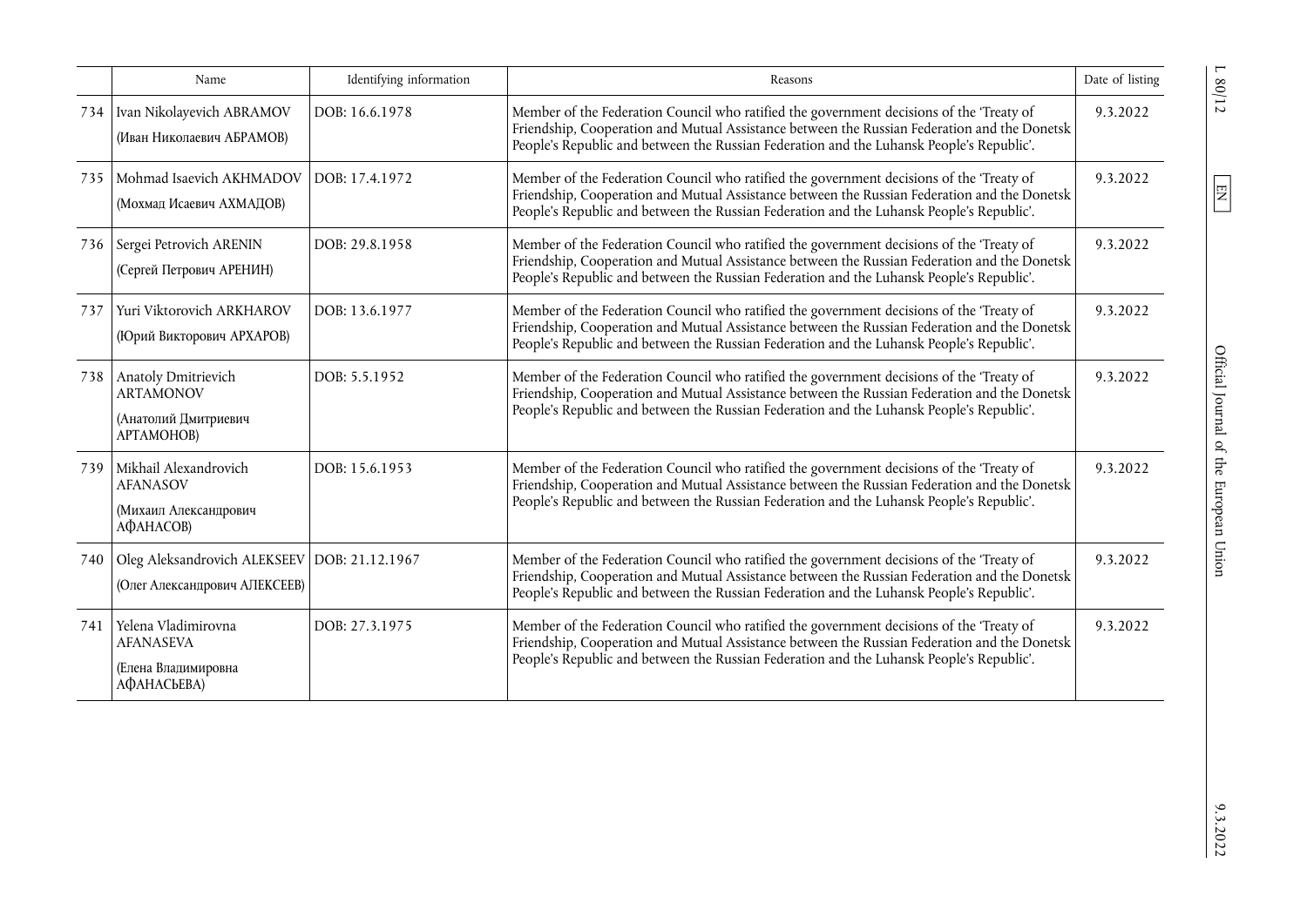|     | Name                                                                                         | Identifying information | Reasons                                                                                                                                                                                                                                                                              | Date of listing |
|-----|----------------------------------------------------------------------------------------------|-------------------------|--------------------------------------------------------------------------------------------------------------------------------------------------------------------------------------------------------------------------------------------------------------------------------------|-----------------|
| 742 | Alexander Davidovich BASHKIN DOB: 10.6.1962<br>(Александр Давыдович<br>БАШКИН)               |                         | Member of the Federation Council who ratified the government decisions of the 'Treaty of<br>Friendship, Cooperation and Mutual Assistance between the Russian Federation and the Donetsk<br>People's Republic and between the Russian Federation and the Luhansk People's Republic'. | 9.3.2022        |
|     | 743   Andrey Alexandrovich<br><b>BAZILEVSKY</b><br>(Андрей Александрович<br>БАЗИЛЕВСКИЙ)     | DOB: 24.2.1967          | Member of the Federation Council who ratified the government decisions of the 'Treaty of<br>Friendship, Cooperation and Mutual Assistance between the Russian Federation and the Donetsk<br>People's Republic and between the Russian Federation and the Luhansk People's Republic'. | 9.3.2022        |
| 744 | Mukharbek Oybertovich<br><b>BARAKHOYEV</b><br>(Мухарбек Ойбертович<br><b><i>GAPAXOEB</i></b> | DOB: 4.1.1971           | Member of the Federation Council who ratified the government decisions of the 'Treaty of<br>Friendship, Cooperation and Mutual Assistance between the Russian Federation and the Donetsk<br>People's Republic and between the Russian Federation and the Luhansk People's Republic'. | 9.3.2022        |
| 745 | Sergei Vyacheslavovich<br>BEZDENEZHNYKH<br>(Сергей Вячеславович<br>БЕЗДЕНЕЖНЫХ)              | DOB: 25.8.1979          | Member of the Federation Council who ratified the government decisions of the 'Treaty of<br>Friendship, Cooperation and Mutual Assistance between the Russian Federation and the Donetsk<br>People's Republic and between the Russian Federation and the Luhansk People's Republic'. | 9.3.2022        |
| 746 | Viktor Nikolayevich BONDAREV   DOB: 7.12.1959<br>(Виктор Николаевич БОНДАРЕВ)                |                         | Member of the Federation Council who ratified the government decisions of the 'Treaty of<br>Friendship, Cooperation and Mutual Assistance between the Russian Federation and the Donetsk<br>People's Republic and between the Russian Federation and the Luhansk People's Republic'. | 9.3.2022        |
| 747 | Yegor Afanasyevich BORISOV<br>(Егор Афанасьевич БОРИСОВ)                                     | DOB: 15.8.1954          | Member of the Federation Council who ratified the government decisions of the 'Treaty of<br>Friendship, Cooperation and Mutual Assistance between the Russian Federation and the Donetsk<br>People's Republic and between the Russian Federation and the Luhansk People's Republic'. | 9.3.2022        |
| 748 | Alexander Yuryevich BRYKSIN<br>(Александр Юрьевич БРЫКСИН)                                   | DOB: 20.1.1967          | Member of the Federation Council who ratified the government decisions of the 'Treaty of<br>Friendship, Cooperation and Mutual Assistance between the Russian Federation and the Donetsk<br>People's Republic and between the Russian Federation and the Luhansk People's Republic'. | 9.3.2022        |

 $9.3.2022$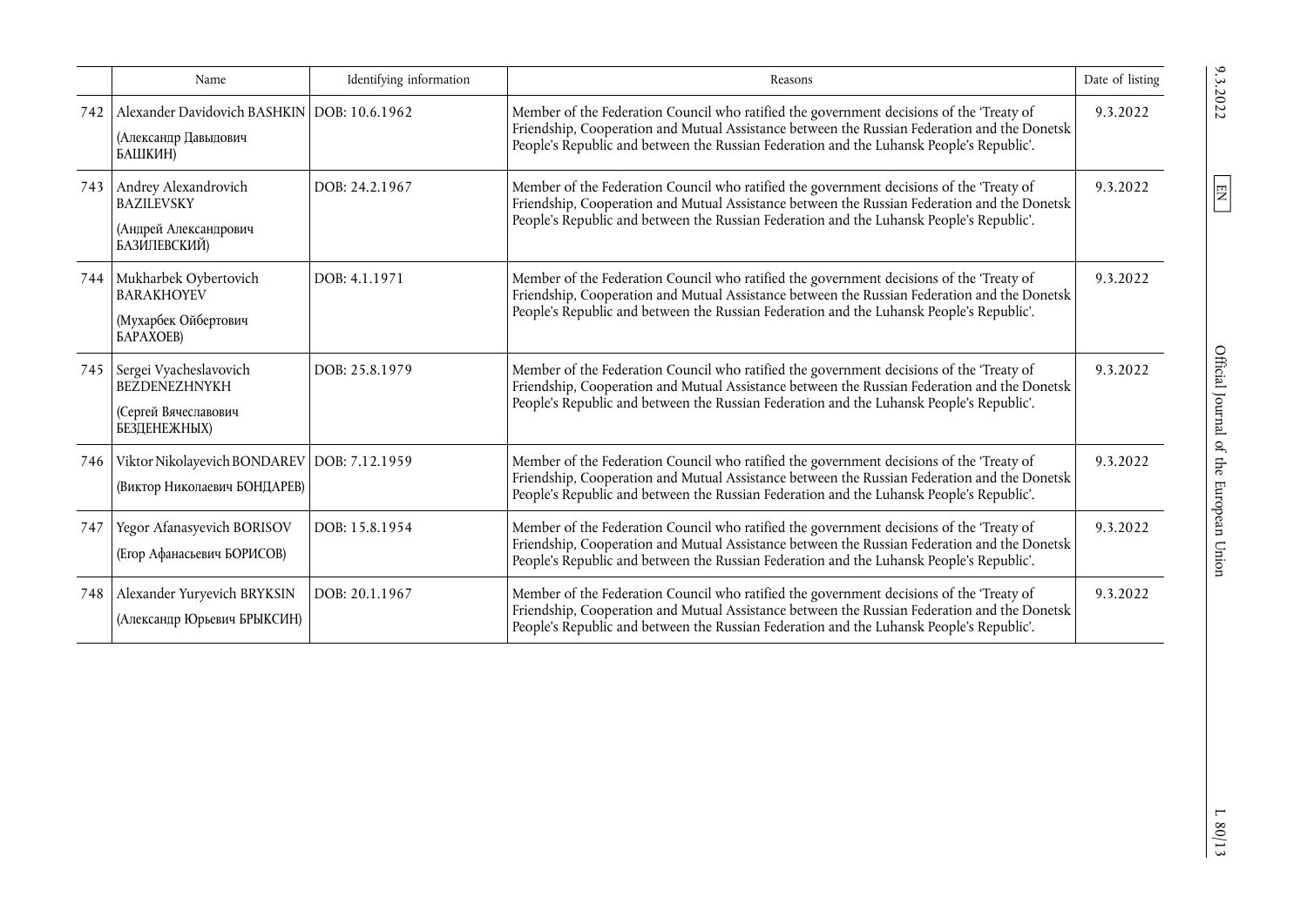|     | Name                                                                                | Identifying information | Reasons                                                                                                                                                                                                                                                                              | Date of listing |
|-----|-------------------------------------------------------------------------------------|-------------------------|--------------------------------------------------------------------------------------------------------------------------------------------------------------------------------------------------------------------------------------------------------------------------------------|-----------------|
| 749 | l Mikhail Vladimirovich<br><b>BELOUSOV</b><br>(Михаил Владимирович<br>БЕЛОУСОВ)     | DOB: 11.10.1953         | Member of the Federation Council who ratified the government decisions of the 'Treaty of<br>Friendship, Cooperation and Mutual Assistance between the Russian Federation and the Donetsk<br>People's Republic and between the Russian Federation and the Luhansk People's Republic'. | 9.3.2022        |
| 750 | Sergei Vladimirovich BEREZKIN   DOB: 23.6.1955<br>(Сергей Владимирович<br>БЕРЁЗКИН) |                         | Member of the Federation Council who ratified the government decisions of the 'Treaty of<br>Friendship, Cooperation and Mutual Assistance between the Russian Federation and the Donetsk<br>People's Republic and between the Russian Federation and the Luhansk People's Republic'. | 9.3.2022        |
| 751 | Vladimir Andreyevich BEKETOV   DOB: 29.3.1949<br>(Владимир Андреевич БЕКЕТОВ)       |                         | Member of the Federation Council who ratified the government decisions of the 'Treaty of<br>Friendship, Cooperation and Mutual Assistance between the Russian Federation and the Donetsk<br>People's Republic and between the Russian Federation and the Luhansk People's Republic'. | 9.3.2022        |
| 752 | Yelena Vasilyevna BIBIKOVA<br>(Елена Васильевна БИБИКОВА)                           | DOB: 23.9.1956          | Member of the Federation Council who ratified the government decisions of the 'Treaty of<br>Friendship, Cooperation and Mutual Assistance between the Russian Federation and the Donetsk<br>People's Republic and between the Russian Federation and the Luhansk People's Republic'. | 9.3.2022        |
|     | 753 Andrey Vladimirovich<br><b>CHERNYSHEV</b><br>(Андрей Владимирович<br>ЧЕРНЫШЁВ)  | DOB: 10.7.1970          | Member of the Federation Council who ratified the government decisions of the 'Treaty of<br>Friendship, Cooperation and Mutual Assistance between the Russian Federation and the Donetsk<br>People's Republic and between the Russian Federation and the Luhansk People's Republic'. | 9.3.2022        |
| 754 | Alexander Vlademirovich<br><b>DVOINYKH</b><br>(Александр Владимирович<br>ДВОЙНЫХ)   | DOB: 19.1.1984          | Member of the Federation Council who ratified the government decisions of the 'Treaty of<br>Friendship, Cooperation and Mutual Assistance between the Russian Federation and the Donetsk<br>People's Republic and between the Russian Federation and the Luhansk People's Republic'. | 9.3.2022        |
| 755 | Vadim Yevgenyevich DENGIN<br>(Вадим Евгеньевич ДЕНЬГИН)                             | DOB: 23.9.1980          | Member of the Federation Council who ratified the government decisions of the 'Treaty of<br>Friendship, Cooperation and Mutual Assistance between the Russian Federation and the Donetsk<br>People's Republic and between the Russian Federation and the Luhansk People's Republic'. | 9.3.2022        |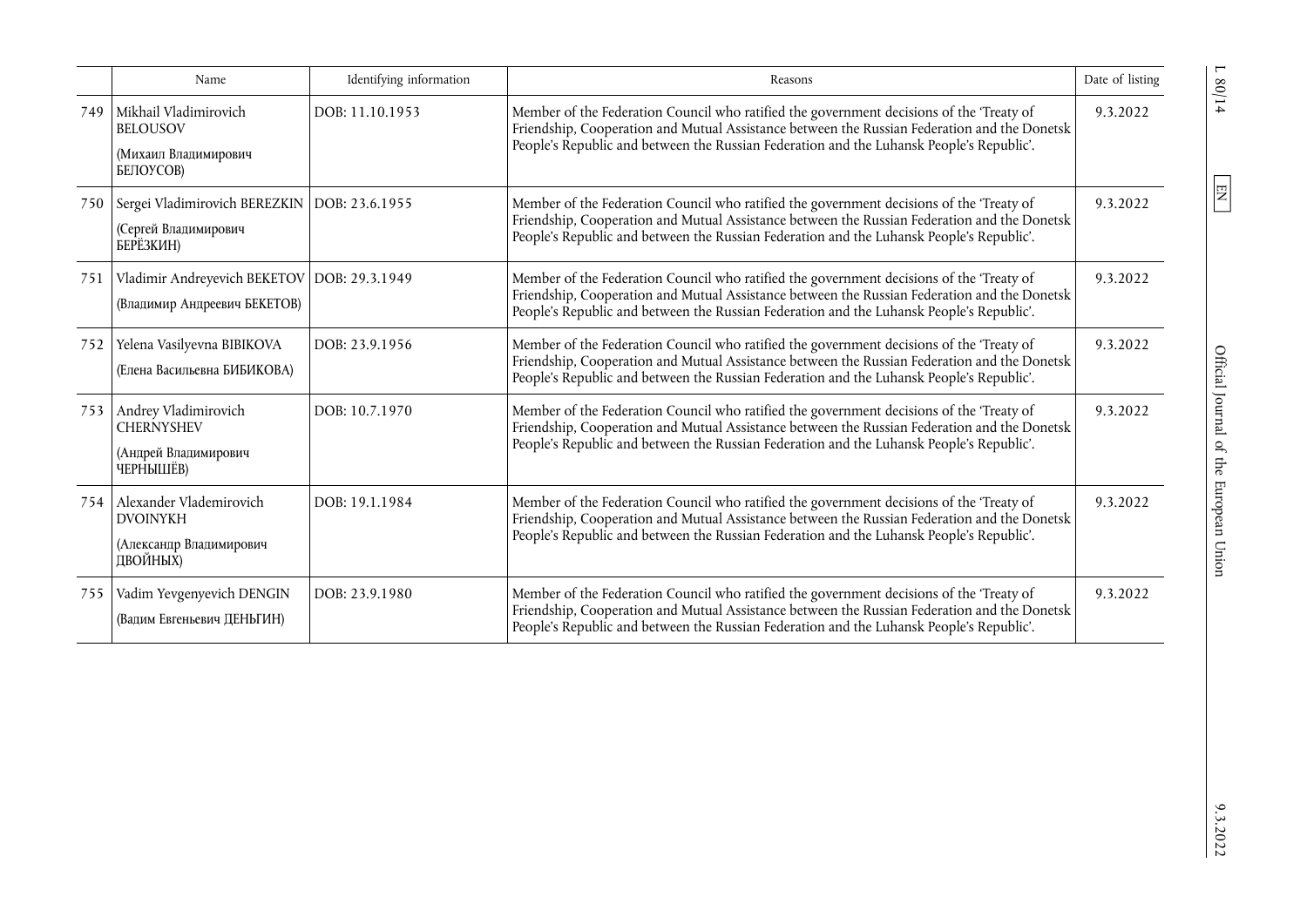|     | Name                                                                                 | Identifying information | Reasons                                                                                                                                                                                                                                                                              | Date of listing |
|-----|--------------------------------------------------------------------------------------|-------------------------|--------------------------------------------------------------------------------------------------------------------------------------------------------------------------------------------------------------------------------------------------------------------------------------|-----------------|
| 756 | Konstantin Konstantinovich<br><b>DOLGOV</b><br>(Константин Константинович<br>ДОЛГОВ) | DOB: 12.8.1968          | Member of the Federation Council who ratified the government decisions of the 'Treaty of<br>Friendship, Cooperation and Mutual Assistance between the Russian Federation and the Donetsk<br>People's Republic and between the Russian Federation and the Luhansk People's Republic'. | 9.3.2022        |
| 757 | Gennady Egorovich<br><b>EMELYANOV</b><br>(Геннадий Егорович<br>ЕМЕЛЬЯНОВ)            | DOB: 1.1.1957           | Member of the Federation Council who ratified the government decisions of the 'Treaty of<br>Friendship, Cooperation and Mutual Assistance between the Russian Federation and the Donetsk<br>People's Republic and between the Russian Federation and the Luhansk People's Republic'. | 9.3.2022        |
| 758 | Olga Nikolayevna EPIFANOVA<br>Ольга Николаевна<br>ЕПИФАНОВА)                         | DOB: 19.8.1966          | Member of the Federation Council who ratified the government decisions of the 'Treaty of<br>Friendship, Cooperation and Mutual Assistance between the Russian Federation and the Donetsk<br>People's Republic and between the Russian Federation and the Luhansk People's Republic'. | 9.3.2022        |
| 759 | Arsen Suleymanovich<br><b>FADZAYEV</b><br>(Арсен Сулейманович ФАДЗАЕВ)               | DOB: 5.9.1952           | Member of the Federation Council who ratified the government decisions of the 'Treaty of<br>Friendship, Cooperation and Mutual Assistance between the Russian Federation and the Donetsk<br>People's Republic and between the Russian Federation and the Luhansk People's Republic'. | 9.3.2022        |
| 760 | Yury Viktorovich FEDOROV<br>(Юрий Викторович ФЁДОРОВ)                                | DOB: 1.1.1972           | Member of the Federation Council who ratified the government decisions of the 'Treaty of<br>Friendship, Cooperation and Mutual Assistance between the Russian Federation and the Donetsk<br>People's Republic and between the Russian Federation and the Luhansk People's Republic'. | 9.3.2022        |
| 761 | Nikolai Vasilyevich FYODOROV<br>(Николай Васильевич ФЁДОРОВ)                         | DOB: 9.5.1958           | Member of the Federation Council who ratified the government decisions of the 'Treaty of<br>Friendship, Cooperation and Mutual Assistance between the Russian Federation and the Donetsk<br>People's Republic and between the Russian Federation and the Luhansk People's Republic'. | 9.3.2022        |
| 762 | Airat Minerasikhovich<br><b>GIBATDINOV</b><br>(Айрат Минерасихович<br>ГИБАТДИНОВ)    | DOB: 16.1.1986          | Member of the Federation Council who ratified the government decisions of the 'Treaty of<br>Friendship, Cooperation and Mutual Assistance between the Russian Federation and the Donetsk<br>People's Republic and between the Russian Federation and the Luhansk People's Republic'. | 9.3.2022        |
| 763 | Denis Vladimirovich GUSEV<br>(Денис Владимирович ГУСЕВ)                              | DOB: 26.12.1976         | Member of the Federation Council who ratified the government decisions of the 'Treaty of<br>Friendship, Cooperation and Mutual Assistance between the Russian Federation and the Donetsk<br>People's Republic and between the Russian Federation and the Luhansk People's Republic'. | 9.3.2022        |

 $L$  80/15  $\,$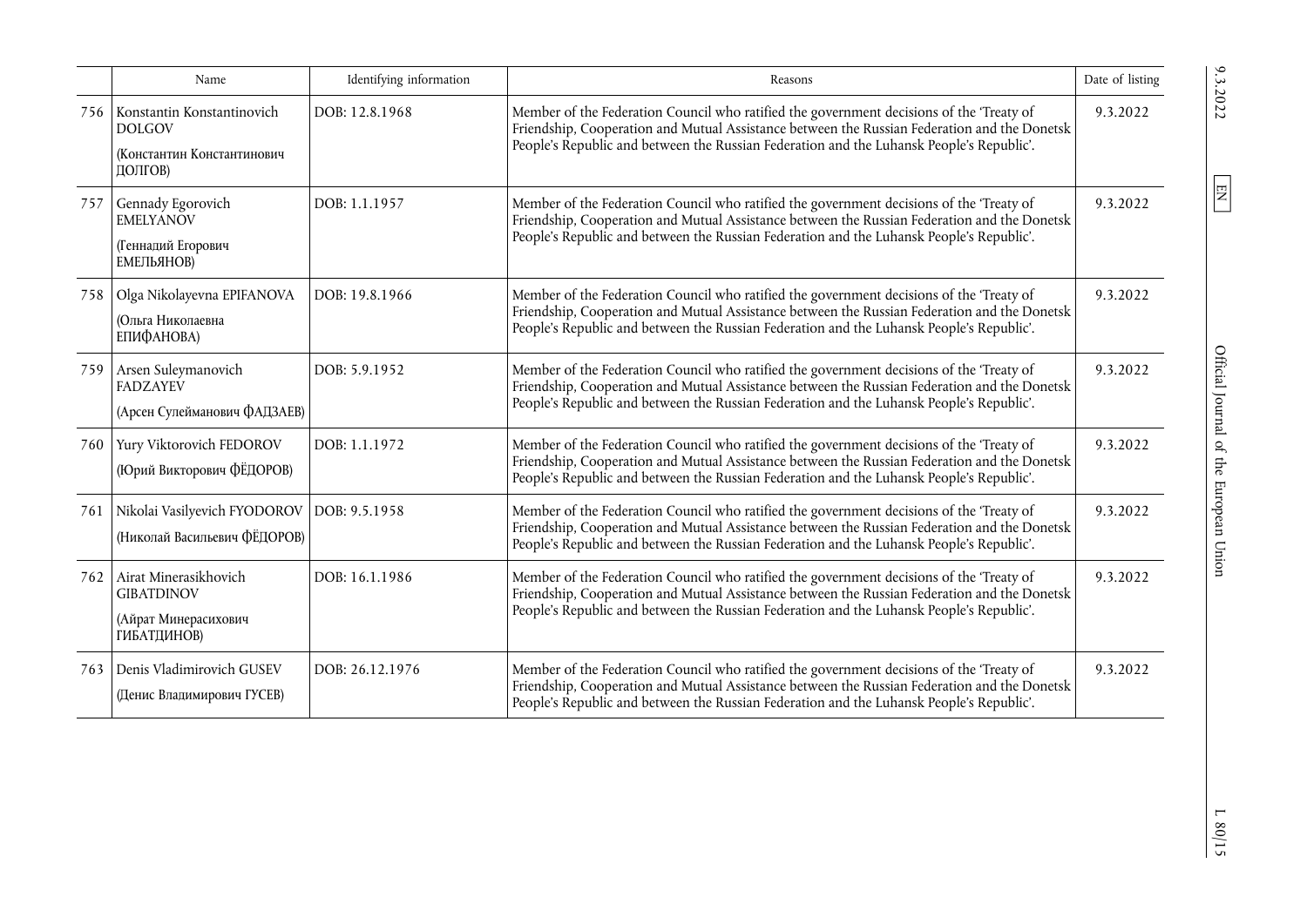|     | Name                                                                                      | Identifying information | Reasons                                                                                                                                                                                                                                                                              | Date of listing |
|-----|-------------------------------------------------------------------------------------------|-------------------------|--------------------------------------------------------------------------------------------------------------------------------------------------------------------------------------------------------------------------------------------------------------------------------------|-----------------|
| 764 | Lilia Salavatovna GUMEROVA<br>(Лилия Салаватовна ГУМЕРОВА)                                | DOB: 16.12.1972         | Member of the Federation Council who ratified the government decisions of the 'Treaty of<br>Friendship, Cooperation and Mutual Assistance between the Russian Federation and the Donetsk<br>People's Republic and between the Russian Federation and the Luhansk People's Republic'. | 9.3.2022        |
| 765 | Rimma Fyodorovna<br><b>GALUSHINA</b><br>(Римма Фёдоровна ГАЛУШИНА)                        | DOB: 30.5.1963          | Member of the Federation Council who ratified the government decisions of the 'Treaty of<br>Friendship, Cooperation and Mutual Assistance between the Russian Federation and the Donetsk<br>People's Republic and between the Russian Federation and the Luhansk People's Republic'. | 9.3.2022        |
| 766 | Suleiman Sadulayevich<br><b>GEREMEYEV</b><br>(Сулейман Садулаевич<br><b>TEPEMEEB)</b>     | DOB: 20.1.1971          | Member of the Federation Council who ratified the government decisions of the 'Treaty of<br>Friendship, Cooperation and Mutual Assistance between the Russian Federation and the Donetsk<br>People's Republic and between the Russian Federation and the Luhansk People's Republic'. | 9.3.2022        |
| 767 | Tatyana Anatolyevna GIGEL<br>(Татьяна Анатольевна ГИГЕЛЬ)                                 | DOB: 27.2.1960          | Member of the Federation Council who ratified the government decisions of the 'Treaty of<br>Friendship, Cooperation and Mutual Assistance between the Russian Federation and the Donetsk<br>People's Republic and between the Russian Federation and the Luhansk People's Republic'. | 9.3.2022        |
| 768 | Alexander Vladislavovich<br><b>GUSAKOVSKY</b><br>(Александр Владиславович<br>ГУСАКОВСКИЙ) | DOB: 25.8.1970          | Member of the Federation Council who ratified the government decisions of the 'Treaty of<br>Friendship, Cooperation and Mutual Assistance between the Russian Federation and the Donetsk<br>People's Republic and between the Russian Federation and the Luhansk People's Republic'. | 9.3.2022        |
| 769 | Dmitry Yuryevich GORITSKY<br>(Дмитрий Юрьевич ГОРИЦКИЙ)                                   | DOB: 28.10.1970         | Member of the Federation Council who ratified the government decisions of the 'Treaty of<br>Friendship, Cooperation and Mutual Assistance between the Russian Federation and the Donetsk<br>People's Republic and between the Russian Federation and the Luhansk People's Republic'. | 9.3.2022        |
| 770 | Lyubov Nikolayevna GLEBOVA<br>(Любовь Николаевна ГЛЕБОВА)                                 | DOB: 7.3.1960           | Member of the Federation Council who ratified the government decisions of the 'Treaty of<br>Friendship, Cooperation and Mutual Assistance between the Russian Federation and the Donetsk<br>People's Republic and between the Russian Federation and the Luhansk People's Republic'. | 9.3.2022        |
| 771 | Sergei Vasilyevich GORNYAKOV   DOB: 5.1.1966<br>(Сергей Васильевич ГОРНЯКОВ)              |                         | Member of the Federation Council who ratified the government decisions of the 'Treaty of<br>Friendship, Cooperation and Mutual Assistance between the Russian Federation and the Donetsk<br>People's Republic and between the Russian Federation and the Luhansk People's Republic'. | 9.3.2022        |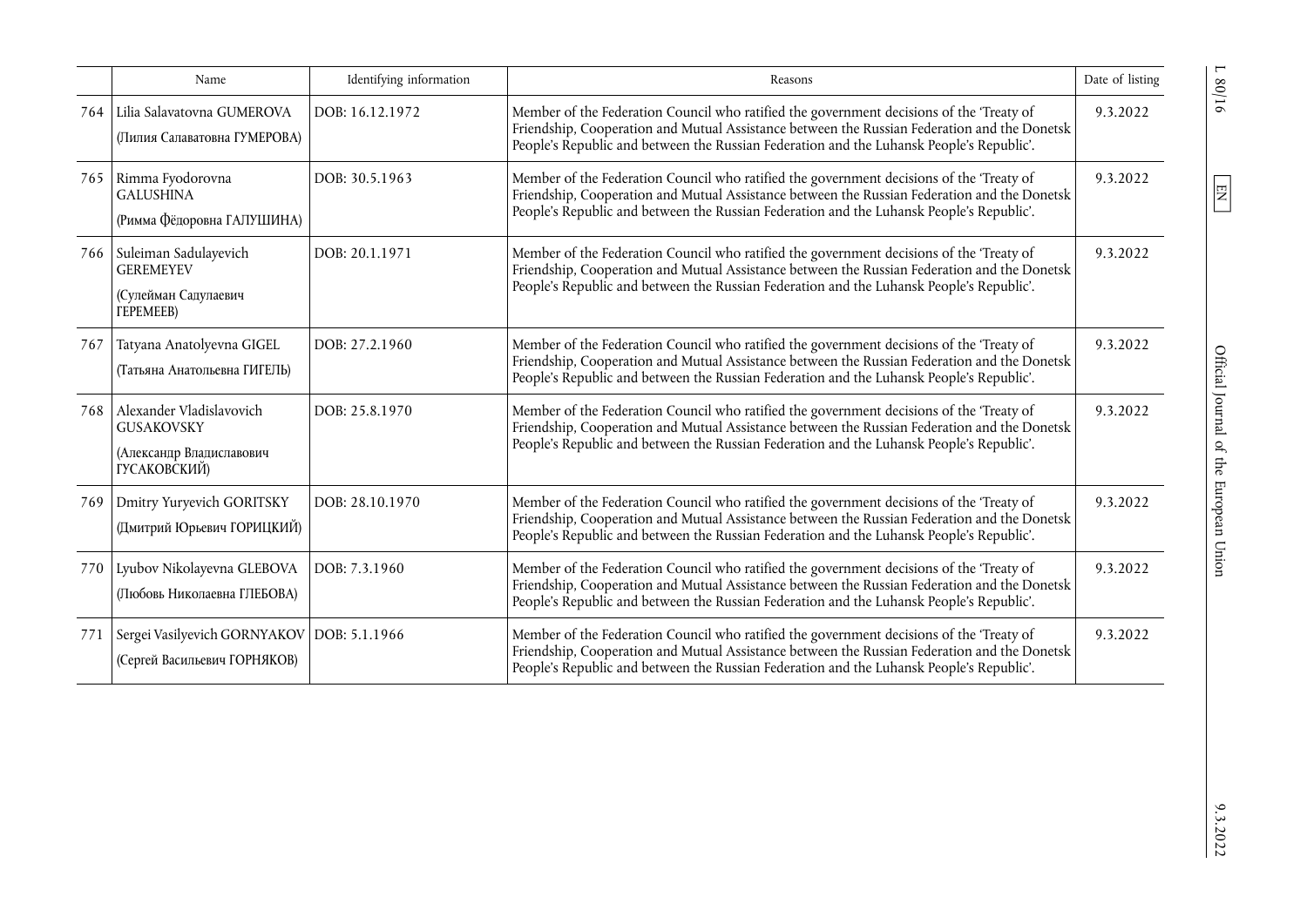|     | Name                                                                                | Identifying information | Reasons                                                                                                                                                                                                                                                                              | Date of listing |
|-----|-------------------------------------------------------------------------------------|-------------------------|--------------------------------------------------------------------------------------------------------------------------------------------------------------------------------------------------------------------------------------------------------------------------------------|-----------------|
| 772 | Svetlana Petrovna<br><b>GORYACHEVA</b><br>(Светлана Петровна ГОРЯЧЕВА)              | DOB: 3.6.1947           | Member of the Federation Council who ratified the government decisions of the 'Treaty of<br>Friendship, Cooperation and Mutual Assistance between the Russian Federation and the Donetsk<br>People's Republic and between the Russian Federation and the Luhansk People's Republic'. | 9.3.2022        |
| 773 | Vladimir Filippovich<br><b>GORODETSKIY</b><br>(Владимир Филиппович<br>ГОРОДЕЦКИЙ)   | DOB: 11.7.1948          | Member of the Federation Council who ratified the government decisions of the 'Treaty of<br>Friendship, Cooperation and Mutual Assistance between the Russian Federation and the Donetsk<br>People's Republic and between the Russian Federation and the Luhansk People's Republic'. | 9.3.2022        |
| 774 | Eduard Vladimirovich ISAKOV<br>(Эдуард Владимирович ИСАКОВ)                         | DOB: 4.10.1973          | Member of the Federation Council who ratified the government decisions of the 'Treaty of<br>Friendship, Cooperation and Mutual Assistance between the Russian Federation and the Donetsk<br>People's Republic and between the Russian Federation and the Luhansk People's Republic'. | 9.3.2022        |
| 775 | Vasily Nikolayevich IKONNIKOV   DOB: 26.4.1961<br>(Василий Николаевич<br>ИКОННИКОВ) |                         | Member of the Federation Council who ratified the government decisions of the 'Treaty of<br>Friendship, Cooperation and Mutual Assistance between the Russian Federation and the Donetsk<br>People's Republic and between the Russian Federation and the Luhansk People's Republic'. | 9.3.2022        |
|     | 776 Sergey Borisovich IVANOV<br>(Сергей Борисович ИВАНОВ)                           | DOB: 19.4.1952          | Member of the Federation Council who ratified the government decisions of the 'Treaty of<br>Friendship, Cooperation and Mutual Assistance between the Russian Federation and the Donetsk<br>People's Republic and between the Russian Federation and the Luhansk People's Republic'. | 9.3.2022        |
| 777 | Aleksey Nikolayevich<br>KONDRATENKO<br>(Алексей Николаевич<br>КОНДРАТЕНКО)          | DOB: 16.12.1969         | Member of the Federation Council who ratified the government decisions of the 'Treaty of<br>Friendship, Cooperation and Mutual Assistance between the Russian Federation and the Donetsk<br>People's Republic and between the Russian Federation and the Luhansk People's Republic'. | 9.3.2022        |
| 778 | Alexander Bogdanovich KARLIN   DOB: 29.10.1951<br>(Александр Богданович<br>КАРЛИН)  |                         | Member of the Federation Council who ratified the government decisions of the 'Treaty of<br>Friendship, Cooperation and Mutual Assistance between the Russian Federation and the Donetsk<br>People's Republic and between the Russian Federation and the Luhansk People's Republic'. | 9.3.2022        |
| 779 | Andrey Akardyevich KLIMOV<br>(Андрей Аркадьевич КЛИМОВ)                             | DOB: 9.11.1954          | Member of the Federation Council who ratified the government decisions of the 'Treaty of<br>Friendship, Cooperation and Mutual Assistance between the Russian Federation and the Donetsk<br>People's Republic and between the Russian Federation and the Luhansk People's Republic'. | 9.3.2022        |

 $L$ 80/17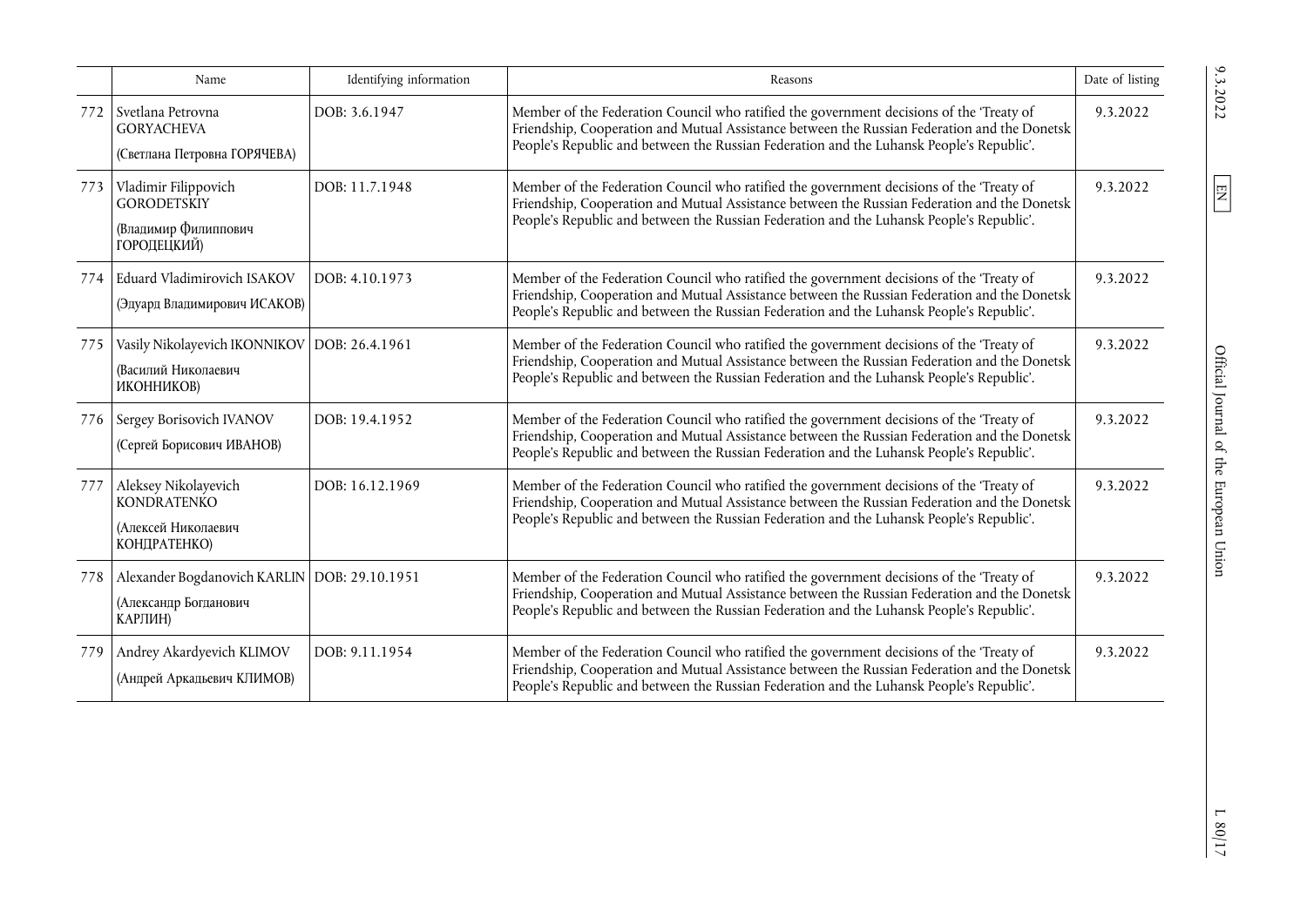|     | Name                                                                              | Identifying information | Reasons                                                                                                                                                                                                                                                                              | Date of listing |
|-----|-----------------------------------------------------------------------------------|-------------------------|--------------------------------------------------------------------------------------------------------------------------------------------------------------------------------------------------------------------------------------------------------------------------------------|-----------------|
| 780 | Andrey Viktorovich KUTEPOV<br>(Андрей Викторович КУТЕПОВ)                         | DOB: 6.4.1971           | Member of the Federation Council who ratified the government decisions of the 'Treaty of<br>Friendship, Cooperation and Mutual Assistance between the Russian Federation and the Donetsk<br>People's Republic and between the Russian Federation and the Luhansk People's Republic'. | 9.3.2022        |
| 781 | Belan Bagaudinovich<br><b>KHAMCHIEV</b><br>(Белан Багаудинович ХАМЧИЕВ)           | DOB: 7.12.1960          | Member of the Federation Council who ratified the government decisions of the 'Treaty of<br>Friendship, Cooperation and Mutual Assistance between the Russian Federation and the Donetsk<br>People's Republic and between the Russian Federation and the Luhansk People's Republic'. | 9.3.2022        |
| 782 | Galina Nikolayevna KARELOVA   DOB: 29.6.1960<br>(Галина Николаевна КАРЕЛОВА)      |                         | Member of the Federation Council who ratified the government decisions of the 'Treaty of<br>Friendship, Cooperation and Mutual Assistance between the Russian Federation and the Donetsk<br>People's Republic and between the Russian Federation and the Luhansk People's Republic'. | 9.3.2022        |
| 783 | Irina Andreyevna KOZHANOVA   DOB: 6.7.1987<br>(Ирина Андреевна КОЖАНОВА)          |                         | Member of the Federation Council who ratified the government decisions of the 'Treaty of<br>Friendship, Cooperation and Mutual Assistance between the Russian Federation and the Donetsk<br>People's Republic and between the Russian Federation and the Luhansk People's Republic'. | 9.3.2022        |
| 784 | Krym Olievich KAZANOKOV<br>(Крым Олиевич КАЗАНОКОВ)                               | DOB: 19.7.1962          | Member of the Federation Council who ratified the government decisions of the 'Treaty of<br>Friendship, Cooperation and Mutual Assistance between the Russian Federation and the Donetsk<br>People's Republic and between the Russian Federation and the Luhansk People's Republic'. | 9.3.2022        |
| 785 | Murat Krym-Gerievich<br><b>KHAPSIROKOV</b><br>(Мурат Крым-Гериевич<br>ХАПСИРОКОВ) | DOB: 26.1.1978          | Member of the Federation Council who ratified the government decisions of the 'Treaty of<br>Friendship, Cooperation and Mutual Assistance between the Russian Federation and the Donetsk<br>People's Republic and between the Russian Federation and the Luhansk People's Republic'. | 9.3.2022        |
| 786 | Nikolai Fyodorovna<br><b>KONDRATYUK</b><br>(Николай Фёдорович<br>КОНДРАТЮК)       | DOB: 11.7.1957          | Member of the Federation Council who ratified the government decisions of the 'Treaty of<br>Friendship, Cooperation and Mutual Assistance between the Russian Federation and the Donetsk<br>People's Republic and between the Russian Federation and the Luhansk People's Republic'. | 9.3.2022        |
| 787 | Oksana Vladimirovna<br><b>KHLYAKINA</b><br>(Оксана Владимировна<br>ХЛЯКИНА)       | DOB: 28.11.1969         | Member of the Federation Council who ratified the government decisions of the 'Treaty of<br>Friendship, Cooperation and Mutual Assistance between the Russian Federation and the Donetsk<br>People's Republic and between the Russian Federation and the Luhansk People's Republic'. | 9.3.2022        |

 $\frac{1}{80/18}$ 

 $\boxed{\text{EN}}$ 

 $9.3.2022$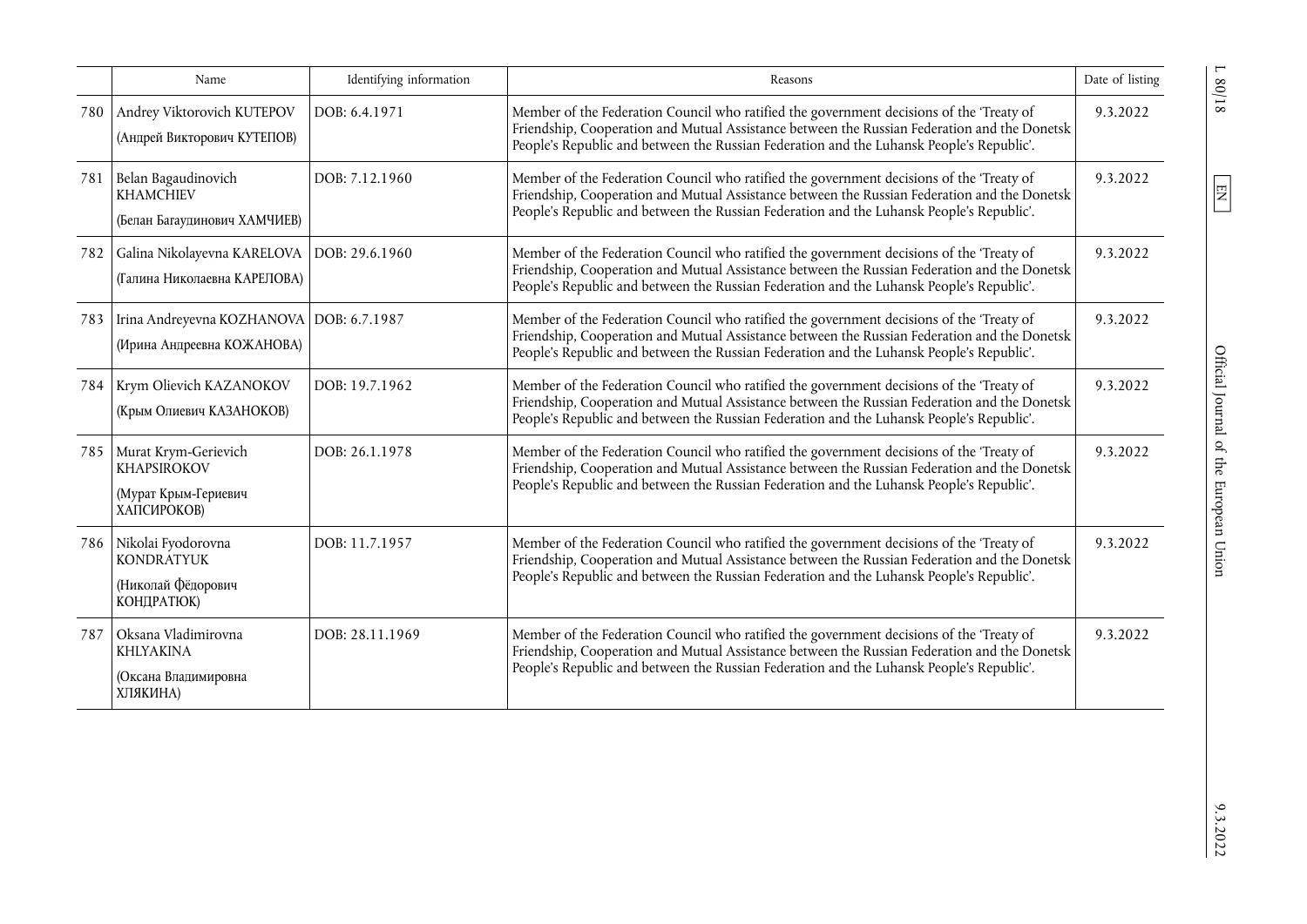|     | Name                                                                              | Identifying information | Reasons                                                                                                                                                                                                                                                                              | Date of listing |
|-----|-----------------------------------------------------------------------------------|-------------------------|--------------------------------------------------------------------------------------------------------------------------------------------------------------------------------------------------------------------------------------------------------------------------------------|-----------------|
| 788 | Sergey Viktorovich KALASHNIK DOB: 31.3.1978<br>(Сергей Викторович<br>КАЛАШНИК)    |                         | Member of the Federation Council who ratified the government decisions of the 'Treaty of<br>Friendship, Cooperation and Mutual Assistance between the Russian Federation and the Donetsk<br>People's Republic and between the Russian Federation and the Luhansk People's Republic'. | 9.3.2022        |
| 789 | Vladimir Igorevich KOZHIN<br>(Владимир Игоревич КОЖИН)                            | DOB: 28.2.1959          | Member of the Federation Council who ratified the government decisions of the 'Treaty of<br>Friendship, Cooperation and Mutual Assistance between the Russian Federation and the Donetsk<br>People's Republic and between the Russian Federation and the Luhansk People's Republic'. | 9.3.2022        |
| 790 | Vladimir Igorevich KRUGLY<br>(Владимир Игоревич КРУГЛЫЙ)                          | DOB: 27.5.1955          | Member of the Federation Council who ratified the government decisions of the 'Treaty of<br>Friendship, Cooperation and Mutual Assistance between the Russian Federation and the Donetsk<br>People's Republic and between the Russian Federation and the Luhansk People's Republic'. | 9.3.2022        |
| 791 | Alexander Alexandrovich<br><b>KARELIN</b><br>(Александр Александрович<br>КАРЕЛИН) | DOB: 19.9.1967          | Member of the Federation Council who ratified the government decisions of the 'Treaty of<br>Friendship, Cooperation and Mutual Assistance between the Russian Federation and the Donetsk<br>People's Republic and between the Russian Federation and the Luhansk People's Republic'. | 9.3.2022        |
| 792 | Andrey Igoryevich KISLOV<br>(Андрей Игоревич КИСЛОВ)                              | DOB: 29.8.1958          | Member of the Federation Council who ratified the government decisions of the 'Treaty of<br>Friendship, Cooperation and Mutual Assistance between the Russian Federation and the Donetsk<br>People's Republic and between the Russian Federation and the Luhansk People's Republic'. | 9.3.2022        |
| 793 | Dmitry Gennadyevich KUZMIN<br>(Дмитрий Геннадьевич<br>КУЗЬМИН)                    | DOB: 28.6.1975          | Member of the Federation Council who ratified the government decisions of the 'Treaty of<br>Friendship, Cooperation and Mutual Assistance between the Russian Federation and the Donetsk<br>People's Republic and between the Russian Federation and the Luhansk People's Republic'. | 9.3.2022        |
| 794 | Grigory Borisovich KARASIN<br>(Григорий Борисович КАРАСИН)                        | DOB: 23.8.1949          | Member of the Federation Council who ratified the government decisions of the 'Treaty of<br>Friendship, Cooperation and Mutual Assistance between the Russian Federation and the Donetsk<br>People's Republic and between the Russian Federation and the Luhansk People's Republic'. | 9.3.2022        |
| 795 | Konstantin Iosifovich<br><b>KOSACHEV</b><br>(Константин Иосифович<br>KOCAYEB)     | DOB: 17.9.1962          | Member of the Federation Council who ratified the government decisions of the 'Treaty of<br>Friendship, Cooperation and Mutual Assistance between the Russian Federation and the Donetsk<br>People's Republic and between the Russian Federation and the Luhansk People's Republic'. | 9.3.2022        |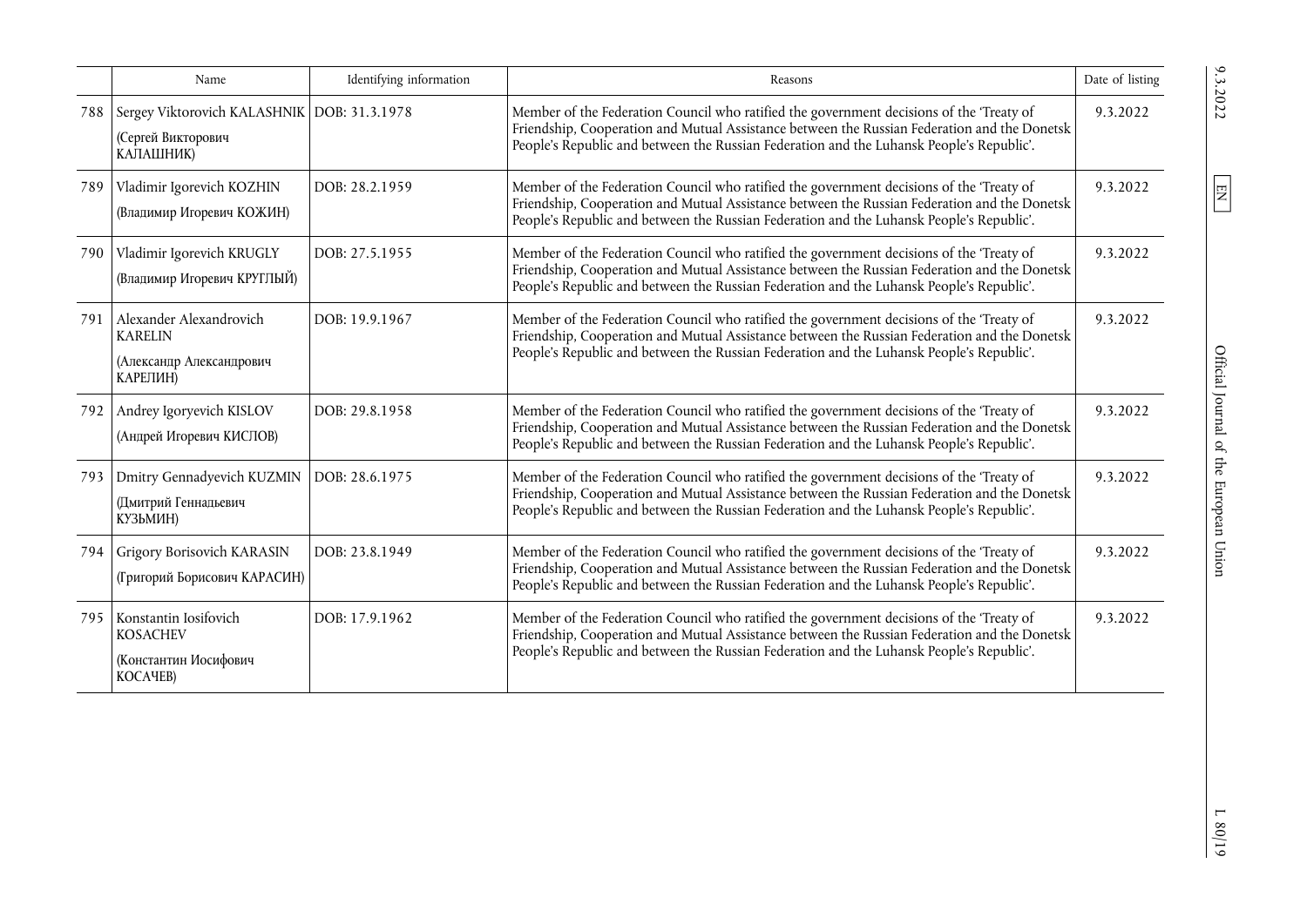|     | Name                                                                              | Identifying information | Reasons                                                                                                                                                                                                                                                                              | Date of listing |
|-----|-----------------------------------------------------------------------------------|-------------------------|--------------------------------------------------------------------------------------------------------------------------------------------------------------------------------------------------------------------------------------------------------------------------------------|-----------------|
| 796 | Natalia Vladimirovna<br><b>KOSYKHINA</b><br>(Наталия Владимировна<br>КОСИХИНА)    | DOB: 7.8.1972           | Member of the Federation Council who ratified the government decisions of the 'Treaty of<br>Friendship, Cooperation and Mutual Assistance between the Russian Federation and the Donetsk<br>People's Republic and between the Russian Federation and the Luhansk People's Republic'. | 9.3.2022        |
| 797 | Nina Germanovna<br><b>KULIKOVSKIH</b><br>(Нина Германовна<br>КУЛИКОВСКИХ)         | DOB: 5.2.1961           | Member of the Federation Council who ratified the government decisions of the 'Treaty of<br>Friendship, Cooperation and Mutual Assistance between the Russian Federation and the Donetsk<br>People's Republic and between the Russian Federation and the Luhansk People's Republic'. | 9.3.2022        |
| 798 | Olga Nikolayevna KHOKHLOVA   DOB: 18.11.1957<br>(Ольга Николаевна ХОХЛОВА)        |                         | Member of the Federation Council who ratified the government decisions of the 'Treaty of<br>Friendship, Cooperation and Mutual Assistance between the Russian Federation and the Donetsk<br>People's Republic and between the Russian Federation and the Luhansk People's Republic'. | 9.3.2022        |
| 799 | Sergei Ivanovich KISLYAK<br>(Сергей Иванович КИСЛЯК)                              | DOB: 7.9.1950           | Member of the Federation Council who ratified the government decisions of the 'Treaty of<br>Friendship, Cooperation and Mutual Assistance between the Russian Federation and the Donetsk<br>People's Republic and between the Russian Federation and the Luhansk People's Republic'. | 9.3.2022        |
| 800 | Sergey Nikolayevich KOLBIN<br>(Сергей Николаевич КОЛБИН)                          | DOB: 29.10.1969         | Member of the Federation Council who ratified the government decisions of the 'Treaty of<br>Friendship, Cooperation and Mutual Assistance between the Russian Federation and the Donetsk<br>People's Republic and between the Russian Federation and the Luhansk People's Republic'. | 9.3.2022        |
| 801 | Vladimir Kasimirovich<br><b>KRAVCHENKO</b><br>(Владимир Казимирович<br>КРАВЧЕНКО) | DOB: 12.6.1964          | Member of the Federation Council who ratified the government decisions of the 'Treaty of<br>Friendship, Cooperation and Mutual Assistance between the Russian Federation and the Donetsk<br>People's Republic and between the Russian Federation and the Luhansk People's Republic'. | 9.3.2022        |
| 802 | Grigory Petrovich LEDKOV<br>(Григорий Петрович ЛЕДКОВ)                            | DOB: 26.3.1969          | Member of the Federation Council who ratified the government decisions of the 'Treaty of<br>Friendship, Cooperation and Mutual Assistance between the Russian Federation and the Donetsk<br>People's Republic and between the Russian Federation and the Luhansk People's Republic'. | 9.3.2022        |
| 803 | Vladimir Albertovich LEBEDEV<br>(Владимир Альбертович<br>ЛЕБЕДЕВ)                 | DOB: 23.4.1962          | Member of the Federation Council who ratified the government decisions of the 'Treaty of<br>Friendship, Cooperation and Mutual Assistance between the Russian Federation and the Donetsk<br>People's Republic and between the Russian Federation and the Luhansk People's Republic'. | 9.3.2022        |

 $9.3.2022$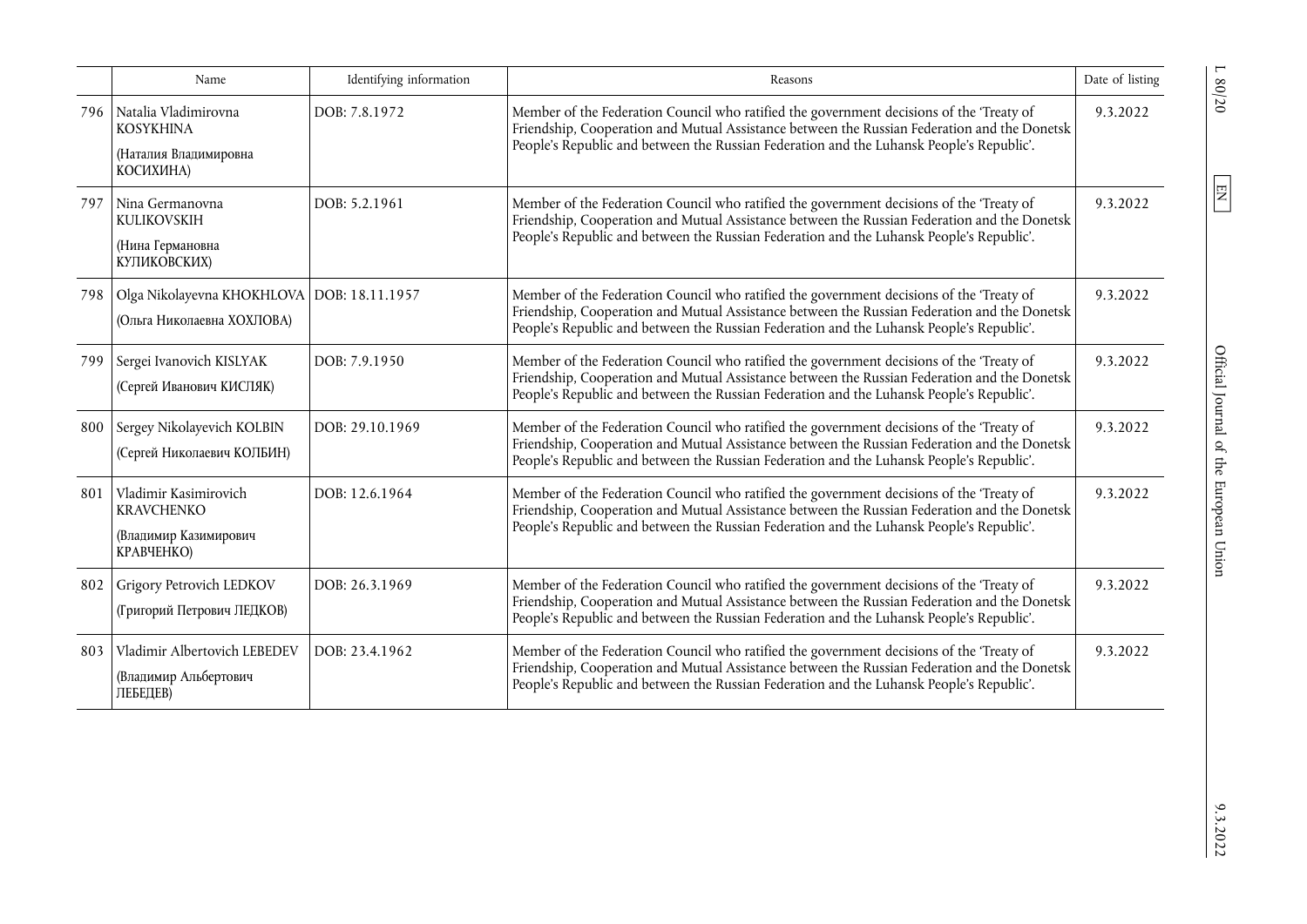|     | Name                                                                              | Identifying information | Reasons                                                                                                                                                                                                                                                                              | Date of listing |
|-----|-----------------------------------------------------------------------------------|-------------------------|--------------------------------------------------------------------------------------------------------------------------------------------------------------------------------------------------------------------------------------------------------------------------------------|-----------------|
| 804 | Yulia Viktorovna LAZUTKINA<br>(Юлия Викторовна ЛАЗУТКИНА)                         | DOB: 11.3.1981          | Member of the Federation Council who ratified the government decisions of the 'Treaty of<br>Friendship, Cooperation and Mutual Assistance between the Russian Federation and the Donetsk<br>People's Republic and between the Russian Federation and the Luhansk People's Republic'. | 9.3.2022        |
| 805 | Alexei Petrovich MAYOROV<br>(Алексей Петрович МАЙОРОВ)                            | DOB: 29.12.1961         | Member of the Federation Council who ratified the government decisions of the 'Treaty of<br>Friendship, Cooperation and Mutual Assistance between the Russian Federation and the Donetsk<br>People's Republic and between the Russian Federation and the Luhansk People's Republic'. | 9.3.2022        |
| 806 | Igor Nikolayevich MOROZOV<br>(Игорь Николаевич МОРОЗОВ)                           | DOB: 13.10.1956         | Member of the Federation Council who ratified the government decisions of the 'Treaty of<br>Friendship, Cooperation and Mutual Assistance between the Russian Federation and the Donetsk<br>People's Republic and between the Russian Federation and the Luhansk People's Republic'. | 9.3.2022        |
| 807 | Sergei Gerasimovich MITIN<br>(Сергей Герасимович МИТИН)                           | DOB: 14.6.1951          | Member of the Federation Council who ratified the government decisions of the 'Treaty of<br>Friendship, Cooperation and Mutual Assistance between the Russian Federation and the Donetsk<br>People's Republic and between the Russian Federation and the Luhansk People's Republic'. | 9.3.2022        |
| 808 | Sergey Nikolayevich MURATOV<br>(Сергей Николаевич МУРАТОВ)                        | DOB: 13.1.1964          | Member of the Federation Council who ratified the government decisions of the 'Treaty of<br>Friendship, Cooperation and Mutual Assistance between the Russian Federation and the Donetsk<br>People's Republic and between the Russian Federation and the Luhansk People's Republic'. | 9.3.2022        |
| 809 | Farit Mubarakshevich<br>MUKHAMETSHIN<br>(Фарит Мубаракшевич<br>МУХАМЕТШИН)        | DOB: 31.1.1947          | Member of the Federation Council who ratified the government decisions of the 'Treaty of<br>Friendship, Cooperation and Mutual Assistance between the Russian Federation and the Donetsk<br>People's Republic and between the Russian Federation and the Luhansk People's Republic'. | 9.3.2022        |
|     | 810 Sergei Patrovich MIKHAILOV<br>(Сергей Петрович МИХАЙЛОВ)                      | DOB: 22.5.1965          | Member of the Federation Council who ratified the government decisions of the 'Treaty of<br>Friendship, Cooperation and Mutual Assistance between the Russian Federation and the Donetsk<br>People's Republic and between the Russian Federation and the Luhansk People's Republic'. | 9.3.2022        |
|     | 811 Sergey Alexandrovich<br><b>MARTYNOV</b><br>(Сергей Александрович<br>МАРТЫНОВ) | DOB: 22.8.1959          | Member of the Federation Council who ratified the government decisions of the 'Treaty of<br>Friendship, Cooperation and Mutual Assistance between the Russian Federation and the Donetsk<br>People's Republic and between the Russian Federation and the Luhansk People's Republic'. | 9.3.2022        |

 $\mathbb{L}$ 80/21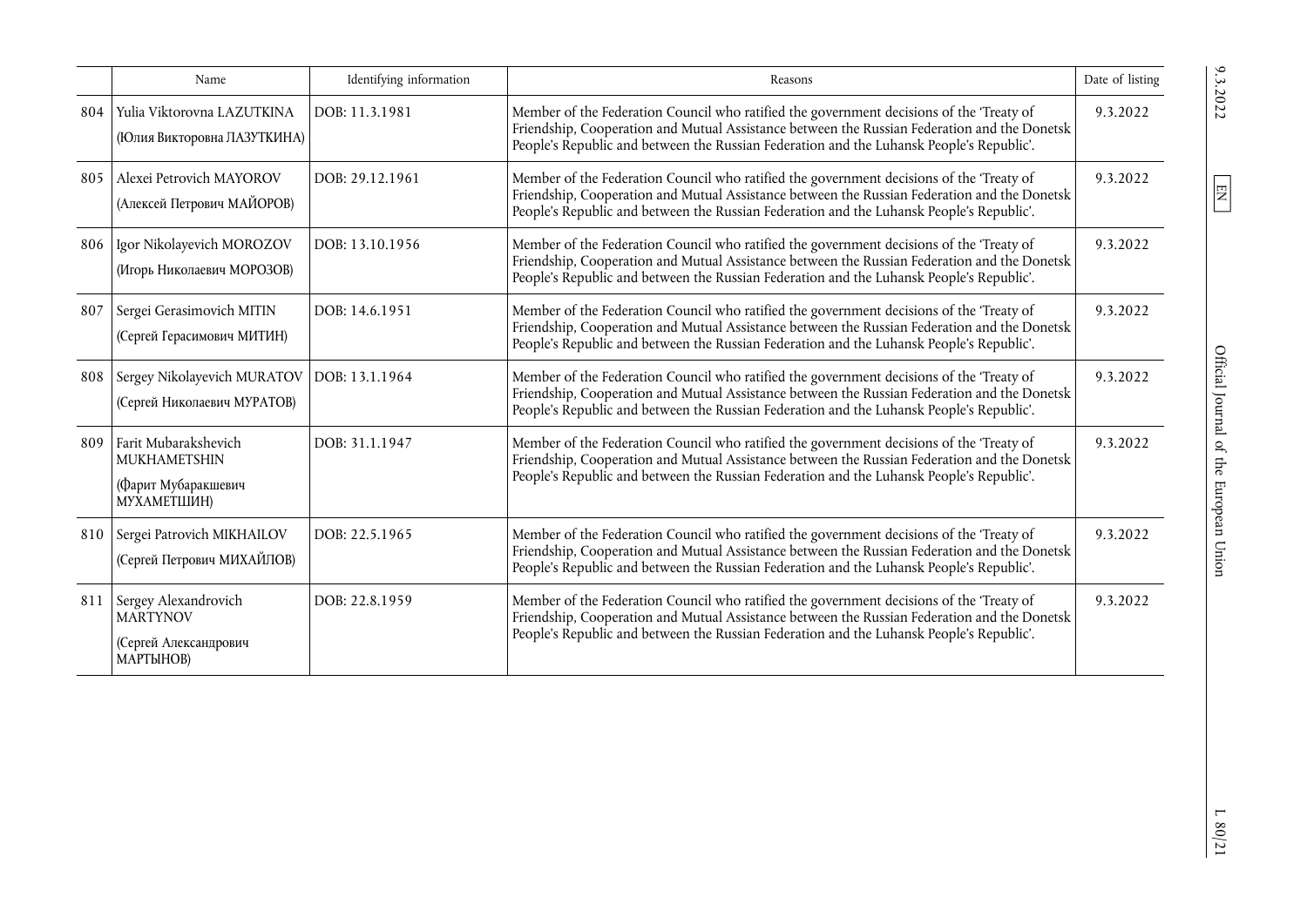|     | Name                                                                                         | Identifying information | Reasons                                                                                                                                                                                                                                                                              | Date of listing |
|-----|----------------------------------------------------------------------------------------------|-------------------------|--------------------------------------------------------------------------------------------------------------------------------------------------------------------------------------------------------------------------------------------------------------------------------------|-----------------|
| 812 | Taimuraz Dzhambekovich<br><b>MAMSUROV</b><br>(Таймураз Дзамбекович<br>MAMCYPOB)              | DOB: 13.4.1954          | Member of the Federation Council who ratified the government decisions of the 'Treaty of<br>Friendship, Cooperation and Mutual Assistance between the Russian Federation and the Donetsk<br>People's Republic and between the Russian Federation and the Luhansk People's Republic'. | 9.3.2022        |
|     | 813 Alexander Vladimirovich<br><b>NAROLIN</b><br>(Александр Владимирович<br>НАРОЛИН)         | DOB: 27.6.1972          | Member of the Federation Council who ratified the government decisions of the 'Treaty of<br>Friendship, Cooperation and Mutual Assistance between the Russian Federation and the Donetsk<br>People's Republic and between the Russian Federation and the Luhansk People's Republic'. | 9.3.2022        |
| 814 | Alexander Valeryevich NIKITIN<br>(Александр Валерьевич<br>НИКИТИН)                           | DOB: 26.4.1976          | Member of the Federation Council who ratified the government decisions of the 'Treaty of<br>Friendship, Cooperation and Mutual Assistance between the Russian Federation and the Donetsk<br>People's Republic and between the Russian Federation and the Luhansk People's Republic'. | 9.3.2022        |
|     | 815 Boris Alexandrovich<br><b>NEVZOROV</b><br>(Борис Александрович<br>HEB3OPOB)              | DOB: 21.9.1955          | Member of the Federation Council who ratified the government decisions of the 'Treaty of<br>Friendship, Cooperation and Mutual Assistance between the Russian Federation and the Donetsk<br>People's Republic and between the Russian Federation and the Luhansk People's Republic'. | 9.3.2022        |
| 816 | Viktor Feodosyevich<br>NOVOZHILOV<br>(Виктор Феодосьевич<br>НОВОЖИЛОВ)                       | DOB: 16.2.1965          | Member of the Federation Council who ratified the government decisions of the 'Treaty of<br>Friendship, Cooperation and Mutual Assistance between the Russian Federation and the Donetsk<br>People's Republic and between the Russian Federation and the Luhansk People's Republic'. | 9.3.2022        |
| 817 | Alexander Vyacheslavovich<br><b>NOVIUKHOV</b><br>(Александр Вячеславович<br><b>НОВЬЮХОВ)</b> | DOB: 5.10.1975          | Member of the Federation Council who ratified the government decisions of the 'Treaty of<br>Friendship, Cooperation and Mutual Assistance between the Russian Federation and the Donetsk<br>People's Republic and between the Russian Federation and the Luhansk People's Republic'. | 9.3.2022        |
| 818 | Vyacheslav Vladimirovich<br><b>NAGOVITSYN</b><br>(Вячеслав Владимирович<br>НАГОВИЦЫН)        | DOB: 2.3.1956           | Member of the Federation Council who ratified the government decisions of the 'Treaty of<br>Friendship, Cooperation and Mutual Assistance between the Russian Federation and the Donetsk<br>People's Republic and between the Russian Federation and the Luhansk People's Republic'. | 9.3.2022        |

L 80/22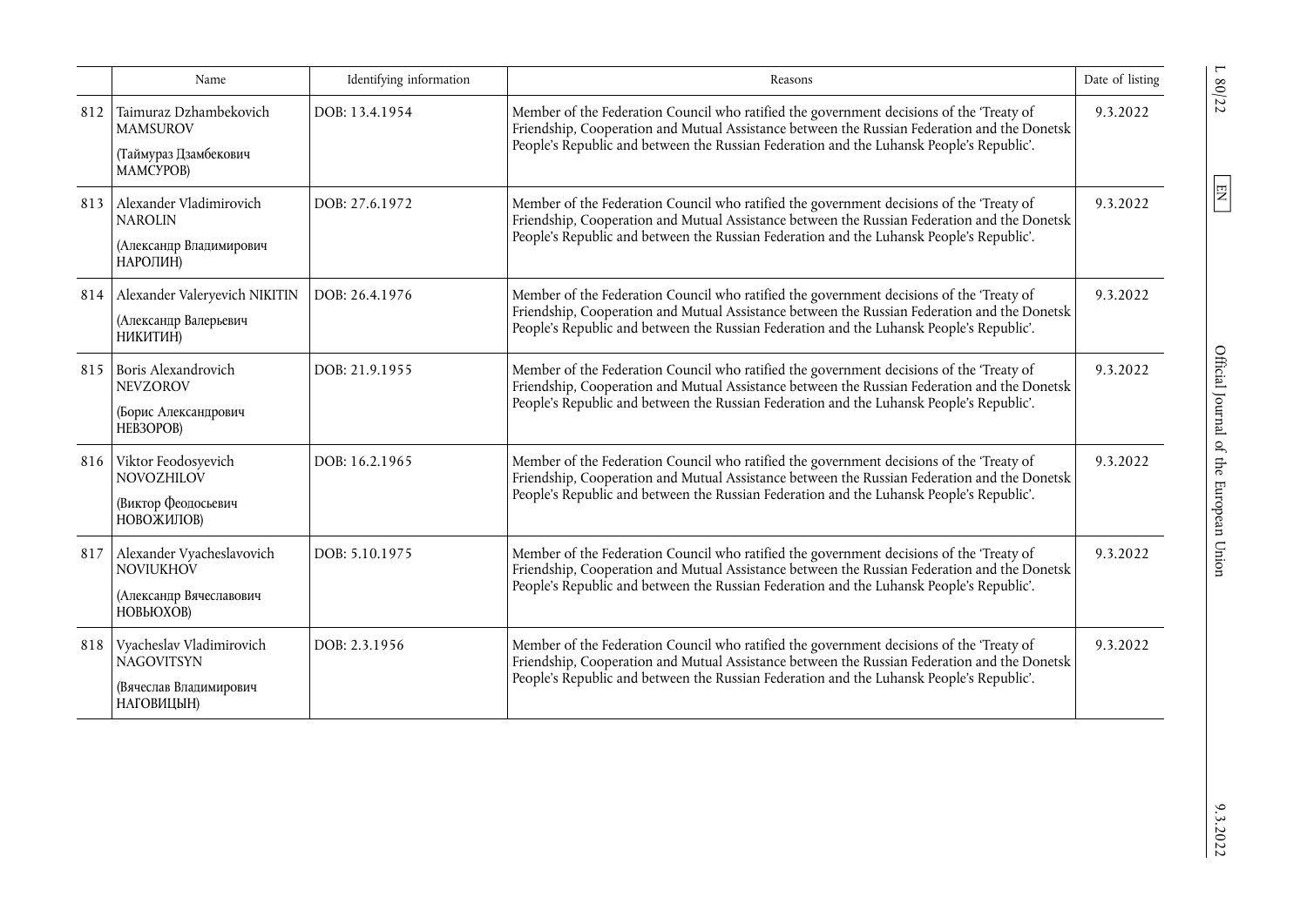|     | Name                                                                          | Identifying information | Reasons                                                                                                                                                                                                                                                                              | Date of listing |
|-----|-------------------------------------------------------------------------------|-------------------------|--------------------------------------------------------------------------------------------------------------------------------------------------------------------------------------------------------------------------------------------------------------------------------------|-----------------|
| 819 | Alexei Maratovich ORLOV<br>(Алексей Маратович ОРЛОВ)                          | DOB: 9.10.1961          | Member of the Federation Council who ratified the government decisions of the 'Treaty of<br>Friendship, Cooperation and Mutual Assistance between the Russian Federation and the Donetsk<br>People's Republic and between the Russian Federation and the Luhansk People's Republic'. | 9.3.2022        |
| 820 | Dina Ivanovna OYUN<br>(Дина Ивановна ОЮН)                                     | DOB: 25.6.1963          | Member of the Federation Council who ratified the government decisions of the 'Treaty of<br>Friendship, Cooperation and Mutual Assistance between the Russian Federation and the Donetsk<br>People's Republic and between the Russian Federation and the Luhansk People's Republic'. | 9.3.2022        |
| 821 | Anna Ivanovna OTKE<br>(Анна Ивановна ОТКЕ)                                    | DOB: 21.12.1974         | Member of the Federation Council who ratified the government decisions of the 'Treaty of<br>Friendship, Cooperation and Mutual Assistance between the Russian Federation and the Donetsk<br>People's Republic and between the Russian Federation and the Luhansk People's Republic'. | 9.3.2022        |
| 822 | Gennady Ivanovich ORDENOV<br>(Геннадий Иванович ОРДЕНОВ)                      | DOB: 4.9.1957           | Member of the Federation Council who ratified the government decisions of the 'Treaty of<br>Friendship, Cooperation and Mutual Assistance between the Russian Federation and the Donetsk<br>People's Republic and between the Russian Federation and the Luhansk People's Republic'. | 9.3.2022        |
| 823 | Alexander Yuryevich<br><b>PRONYUSHKIN</b><br>(Александр Юрьевич<br>ПРОНЮШКИН) | DOB: 31.7.1987          | Member of the Federation Council who ratified the government decisions of the 'Treaty of<br>Friendship, Cooperation and Mutual Assistance between the Russian Federation and the Donetsk<br>People's Republic and between the Russian Federation and the Luhansk People's Republic'. | 9.3.2022        |
| 824 | Dmitry Sergeyevich PERMINOV<br>(Дмитрий Сергеевич ПЕРМИНОВ)                   | DOB: 3.4.1979           | Member of the Federation Council who ratified the government decisions of the 'Treaty of<br>Friendship, Cooperation and Mutual Assistance between the Russian Federation and the Donetsk<br>People's Republic and between the Russian Federation and the Luhansk People's Republic'. | 9.3.2022        |
| 825 | Margarita Nikolayevna<br><b>PAVLOVA</b><br>(Маргарита Николаевна<br>ПАВЛОВА)  | DOB: 22.1.1979          | Member of the Federation Council who ratified the government decisions of the 'Treaty of<br>Friendship, Cooperation and Mutual Assistance between the Russian Federation and the Donetsk<br>People's Republic and between the Russian Federation and the Luhansk People's Republic'. | 9.3.2022        |
| 826 | Yelena Alekseyevna<br><b>PERMINOVA</b><br>(Елена Алексеевна ПЕРМИНОВА)        | DOB: 5.12.1980          | Member of the Federation Council who ratified the government decisions of the 'Treaty of<br>Friendship, Cooperation and Mutual Assistance between the Russian Federation and the Donetsk<br>People's Republic and between the Russian Federation and the Luhansk People's Republic'. | 9.3.2022        |

 $9.3.2022$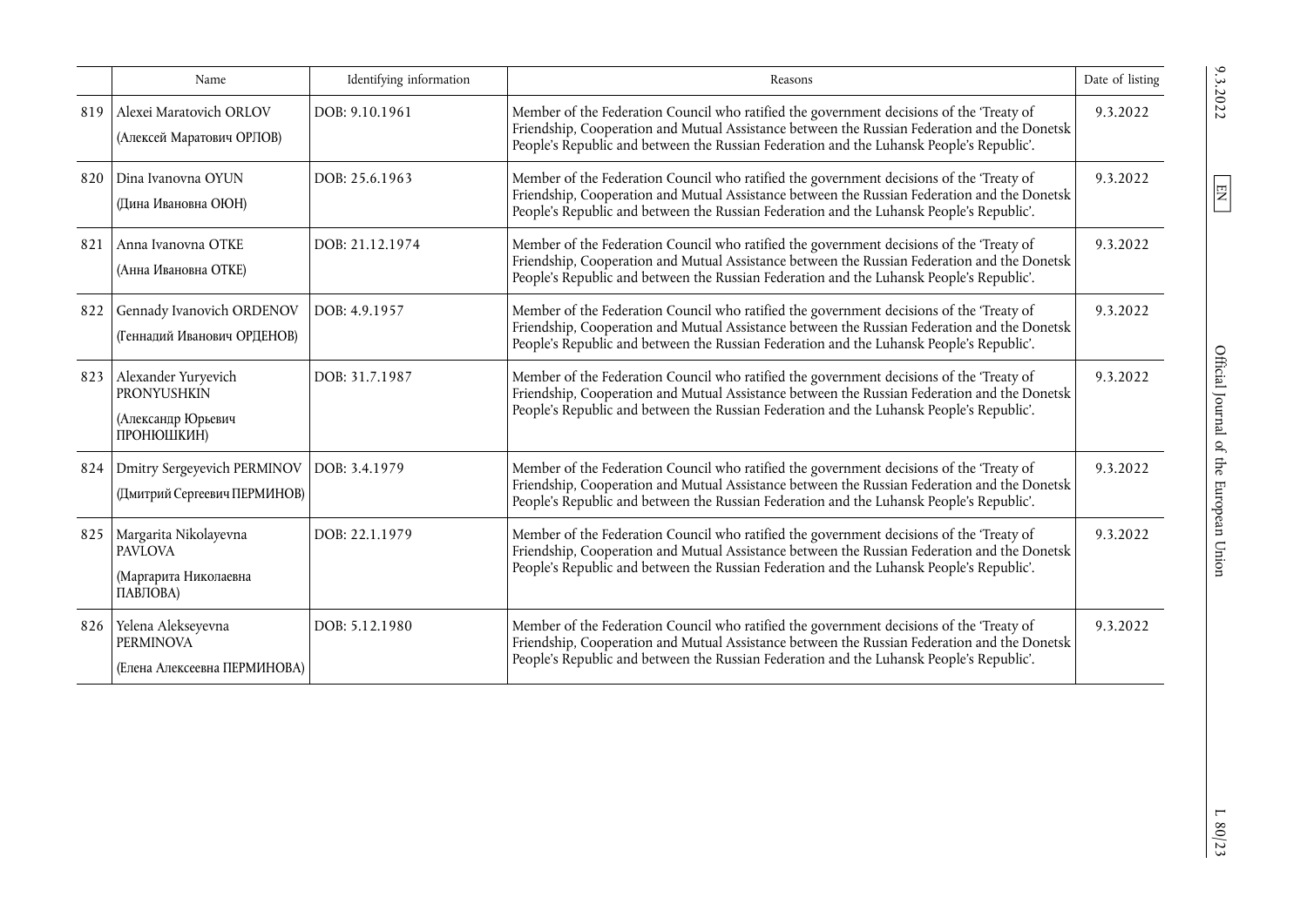|     | Name                                                                                    | Identifying information | Reasons                                                                                                                                                                                                                                                                              | Date of listing |
|-----|-----------------------------------------------------------------------------------------|-------------------------|--------------------------------------------------------------------------------------------------------------------------------------------------------------------------------------------------------------------------------------------------------------------------------------|-----------------|
| 827 | Alexei Konstantinovich<br><b>PUSHKOV</b><br>(Алексей Константинович<br>ПУШКОВ)          | DOB: 10.8.1954          | Member of the Federation Council who ratified the government decisions of the 'Treaty of<br>Friendship, Cooperation and Mutual Assistance between the Russian Federation and the Donetsk<br>People's Republic and between the Russian Federation and the Luhansk People's Republic'. | 9.3.2022        |
| 828 | Elena Vladimirovna PISAREVA<br>(Елена Владимировна<br>ПИСАРЕВА)                         | DOB: 20.1.1967          | Member of the Federation Council who ratified the government decisions of the 'Treaty of<br>Friendship, Cooperation and Mutual Assistance between the Russian Federation and the Donetsk<br>People's Republic and between the Russian Federation and the Luhansk People's Republic'. | 9.3.2022        |
| 829 | Irina Alexandrovna PETINA<br>(Ирина Александровна ПЕТИНА)                               | DOB: 31.8.1972          | Member of the Federation Council who ratified the government decisions of the 'Treaty of<br>Friendship, Cooperation and Mutual Assistance between the Russian Federation and the Donetsk<br>People's Republic and between the Russian Federation and the Luhansk People's Republic'. | 9.3.2022        |
|     | 830 Sergey Nikolayevich PERMINOV DOB: 16.9.1968<br>(Сергей Николаевич ПЕРМИНОВ)         |                         | Member of the Federation Council who ratified the government decisions of the 'Treaty of<br>Friendship, Cooperation and Mutual Assistance between the Russian Federation and the Donetsk<br>People's Republic and between the Russian Federation and the Luhansk People's Republic'. | 9.3.2022        |
|     | 831   Vladimir Vladimirovich<br><b>POLETAYEV</b><br>(Владимир Владимирович<br>ПОЛЕТАЕВ) | DOB: 23.5.1975          | Member of the Federation Council who ratified the government decisions of the 'Treaty of<br>Friendship, Cooperation and Mutual Assistance between the Russian Federation and the Donetsk<br>People's Republic and between the Russian Federation and the Luhansk People's Republic'. | 9.3.2022        |
| 832 | Alexander Vasilyevich RAKITIN<br>(Александр Васильевич<br>РАКИТИН)                      | DOB: 17.5.1958          | Member of the Federation Council who ratified the government decisions of the 'Treaty of<br>Friendship, Cooperation and Mutual Assistance between the Russian Federation and the Donetsk<br>People's Republic and between the Russian Federation and the Luhansk People's Republic'. | 9.3.2022        |
| 833 | Grigoriy Alexeyevich RAPOTA<br>(Григорий Алексеевич РАПОТА)                             | DOB: 5.2.1944           | Member of the Federation Council who ratified the government decisions of the 'Treaty of<br>Friendship, Cooperation and Mutual Assistance between the Russian Federation and the Donetsk<br>People's Republic and between the Russian Federation and the Luhansk People's Republic'. | 9.3.2022        |

 $L80/24$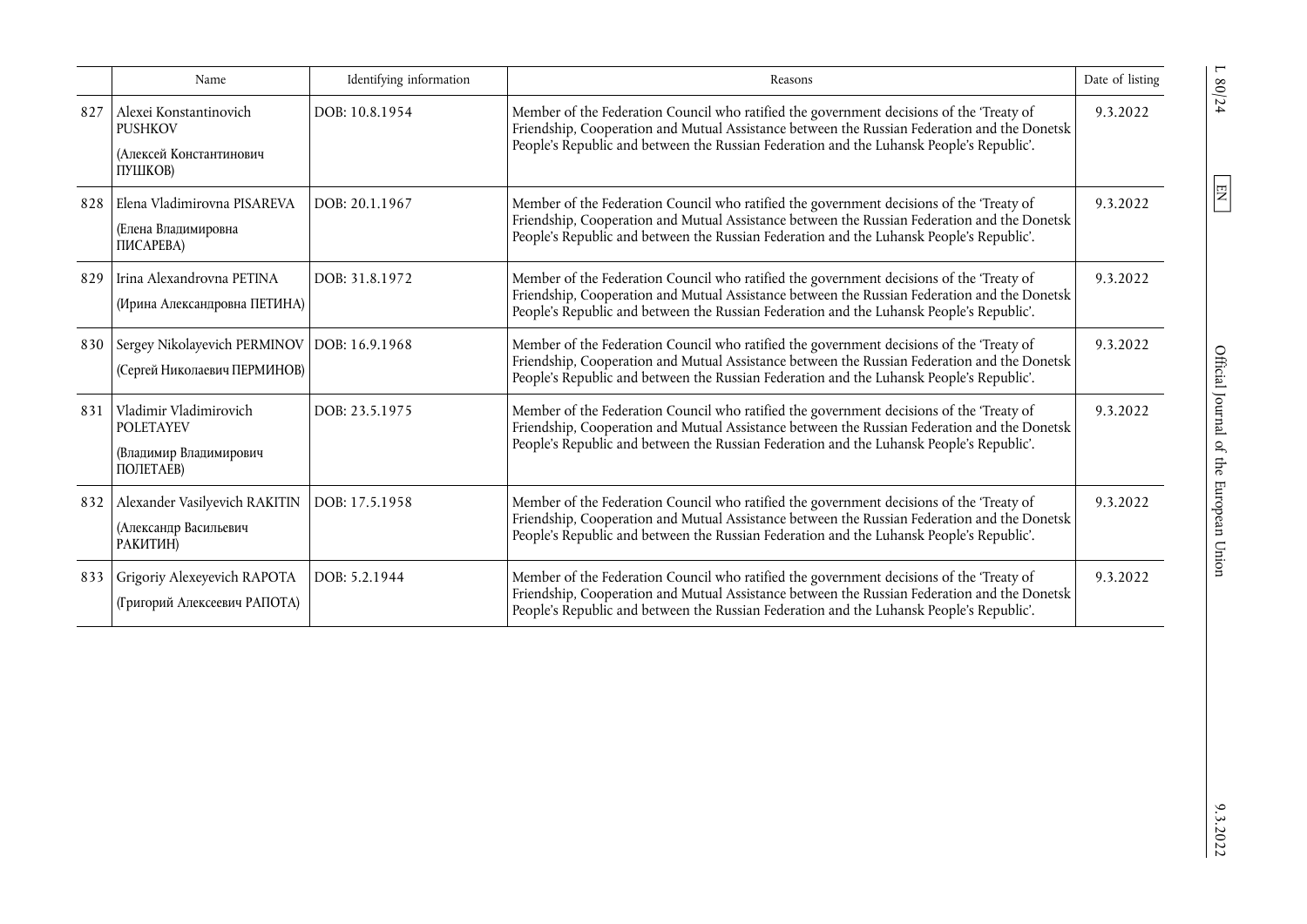|     | Name                                                                             | Identifying information | Reasons                                                                                                                                                                                                                                                                              | Date of listing |
|-----|----------------------------------------------------------------------------------|-------------------------|--------------------------------------------------------------------------------------------------------------------------------------------------------------------------------------------------------------------------------------------------------------------------------------|-----------------|
| 834 | Irina Valeryevna<br><b>RUKAVISHNIKOVA</b><br>(Ирина Валерьевна<br>РУКАВИШНИКОВА) | DOB: 3.2.1973           | Member of the Federation Council who ratified the government decisions of the 'Treaty of<br>Friendship, Cooperation and Mutual Assistance between the Russian Federation and the Donetsk<br>People's Republic and between the Russian Federation and the Luhansk People's Republic'. | 9.3.2022        |
| 835 | Sergey Nikolayevich<br><b>RYABUKHIN</b><br>(Сергей Николаевич РЯБУХИН)           | DOB: 13.11.1954         | Member of the Federation Council who ratified the government decisions of the 'Treaty of<br>Friendship, Cooperation and Mutual Assistance between the Russian Federation and the Donetsk<br>People's Republic and between the Russian Federation and the Luhansk People's Republic'. | 9.3.2022        |
| 836 | Akhmat Anzorovich<br><b>SALPAGAROV</b><br>(Ахмат Анзорович<br>САЛПАГАРОВ)        | DOB: 31.12.1962         | Member of the Federation Council who ratified the government decisions of the 'Treaty of<br>Friendship, Cooperation and Mutual Assistance between the Russian Federation and the Donetsk<br>People's Republic and between the Russian Federation and the Luhansk People's Republic'. | 9.3.2022        |
| 837 | Alexei Vladimirovich SINITSYN<br>(Алексей Владимирович<br>СИНИЦЫН)               | DOB: 13.1.1976          | Member of the Federation Council who ratified the government decisions of the 'Treaty of<br>Friendship, Cooperation and Mutual Assistance between the Russian Federation and the Donetsk<br>People's Republic and between the Russian Federation and the Luhansk People's Republic'. | 9.3.2022        |
| 838 | Andrei Anatolyevich<br><b>SHEVCHENKO</b><br>(Андрей Анатольевич<br>ШЕВЧЕНКО)     | DOB: 29.5.1965          | Member of the Federation Council who ratified the government decisions of the 'Treaty of<br>Friendship, Cooperation and Mutual Assistance between the Russian Federation and the Donetsk<br>People's Republic and between the Russian Federation and the Luhansk People's Republic'. | 9.3.2022        |
| 839 | Dmitry Vladimirovich<br><b>SAVELYEV</b><br>(Дмитрий Владимирович<br>САВЕЛЬЕВ)    | DOB: 3.8.1968           | Member of the Federation Council who ratified the government decisions of the 'Treaty of<br>Friendship, Cooperation and Mutual Assistance between the Russian Federation and the Donetsk<br>People's Republic and between the Russian Federation and the Luhansk People's Republic'. | 9.3.2022        |
| 840 | Evgeny Stepanovich<br><b>SAVCHENKO</b><br>(Евгений Степанович<br>САВЧЕНКО)       | DOB: 8.4.1950           | Member of the Federation Council who ratified the government decisions of the 'Treaty of<br>Friendship, Cooperation and Mutual Assistance between the Russian Federation and the Donetsk<br>People's Republic and between the Russian Federation and the Luhansk People's Republic'. | 9.3.2022        |

 $L$  80/25  $\,$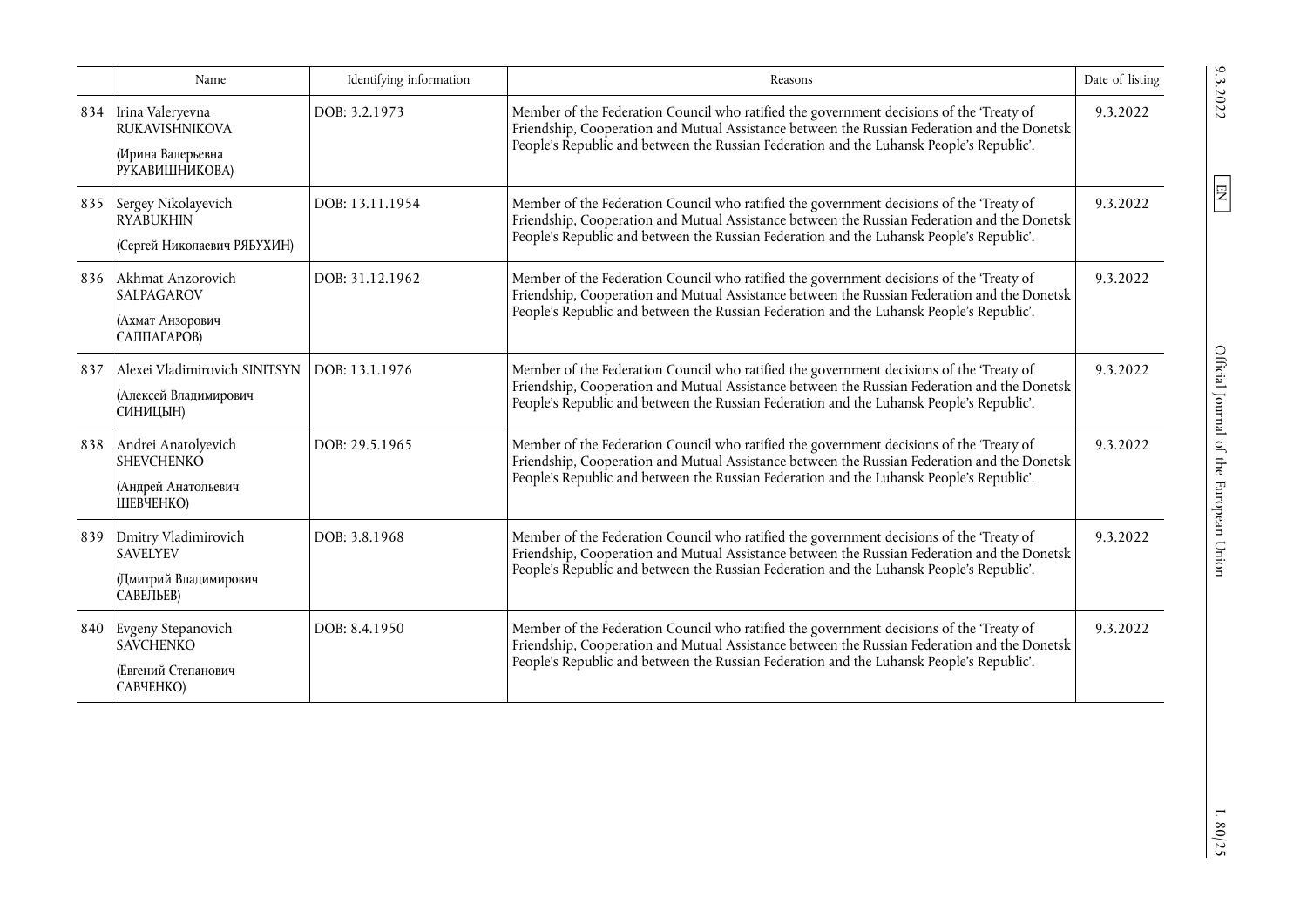|     | Name                                                                               | Identifying information | Reasons                                                                                                                                                                                                                                                                              | Date of listing |
|-----|------------------------------------------------------------------------------------|-------------------------|--------------------------------------------------------------------------------------------------------------------------------------------------------------------------------------------------------------------------------------------------------------------------------------|-----------------|
| 841 | Inna Yuryevna SVYATENKO<br>(Инна Юрьевна СВЯТЕНКО)                                 | DOB: 6.9.1967           | Member of the Federation Council who ratified the government decisions of the 'Treaty of<br>Friendship, Cooperation and Mutual Assistance between the Russian Federation and the Donetsk<br>People's Republic and between the Russian Federation and the Luhansk People's Republic'. | 9.3.2022        |
| 842 | Lyudmila Nikolayevna<br><b>SKAKOVSKAYA</b><br>(Людмила Николаевна<br>СКАКОВСКАЯ)   | DOB: 13.11.1961         | Member of the Federation Council who ratified the government decisions of the 'Treaty of<br>Friendship, Cooperation and Mutual Assistance between the Russian Federation and the Donetsk<br>People's Republic and between the Russian Federation and the Luhansk People's Republic'. | 9.3.2022        |
| 843 | Tatiana Anatolyevna<br><b>SAKHAROVA</b><br>(Татьяна Анатольевна<br>CAXAPOBA)       | DOB: 16.6.1973          | Member of the Federation Council who ratified the government decisions of the 'Treaty of<br>Friendship, Cooperation and Mutual Assistance between the Russian Federation and the Donetsk<br>People's Republic and between the Russian Federation and the Luhansk People's Republic'. | 9.3.2022        |
| 844 | Alexander Alexandrovich SAVIN DOB: 28.1.1962<br>(Александр Александрович<br>САВИН) |                         | Member of the Federation Council who ratified the government decisions of the 'Treaty of<br>Friendship, Cooperation and Mutual Assistance between the Russian Federation and the Donetsk<br>People's Republic and between the Russian Federation and the Luhansk People's Republic'. | 9.3.2022        |
| 845 | Anatoly Ivanovich SHIROKOV<br>(Анатолий Иванович ШИРОКОВ)                          | DOB: 29.12.1967         | Member of the Federation Council who ratified the government decisions of the 'Treaty of<br>Friendship, Cooperation and Mutual Assistance between the Russian Federation and the Donetsk<br>People's Republic and between the Russian Federation and the Luhansk People's Republic'. | 9.3.2022        |
| 846 | Artem Gennadyevich SHEIKIN<br>(Артём Геннадьевич ШЕЙКИН)                           | DOB: 25.3.1980          | Member of the Federation Council who ratified the government decisions of the 'Treaty of<br>Friendship, Cooperation and Mutual Assistance between the Russian Federation and the Donetsk<br>People's Republic and between the Russian Federation and the Luhansk People's Republic'. | 9.3.2022        |
| 847 | Elena Borisovna SHUMILOVA<br>(Елена Борисовна ШУМИЛОВА)                            | DOB: 1.4.1978           | Member of the Federation Council who ratified the government decisions of the 'Treaty of<br>Friendship, Cooperation and Mutual Assistance between the Russian Federation and the Donetsk<br>People's Republic and between the Russian Federation and the Luhansk People's Republic'. | 9.3.2022        |
| 848 | Galina Nikolayevna SOLODUN<br>(Галина Николаевна СОЛОДУН)                          | DOB: 26.1.1968          | Member of the Federation Council who ratified the government decisions of the 'Treaty of<br>Friendship, Cooperation and Mutual Assistance between the Russian Federation and the Donetsk<br>People's Republic and between the Russian Federation and the Luhansk People's Republic'. | 9.3.2022        |

 $9.3.2022$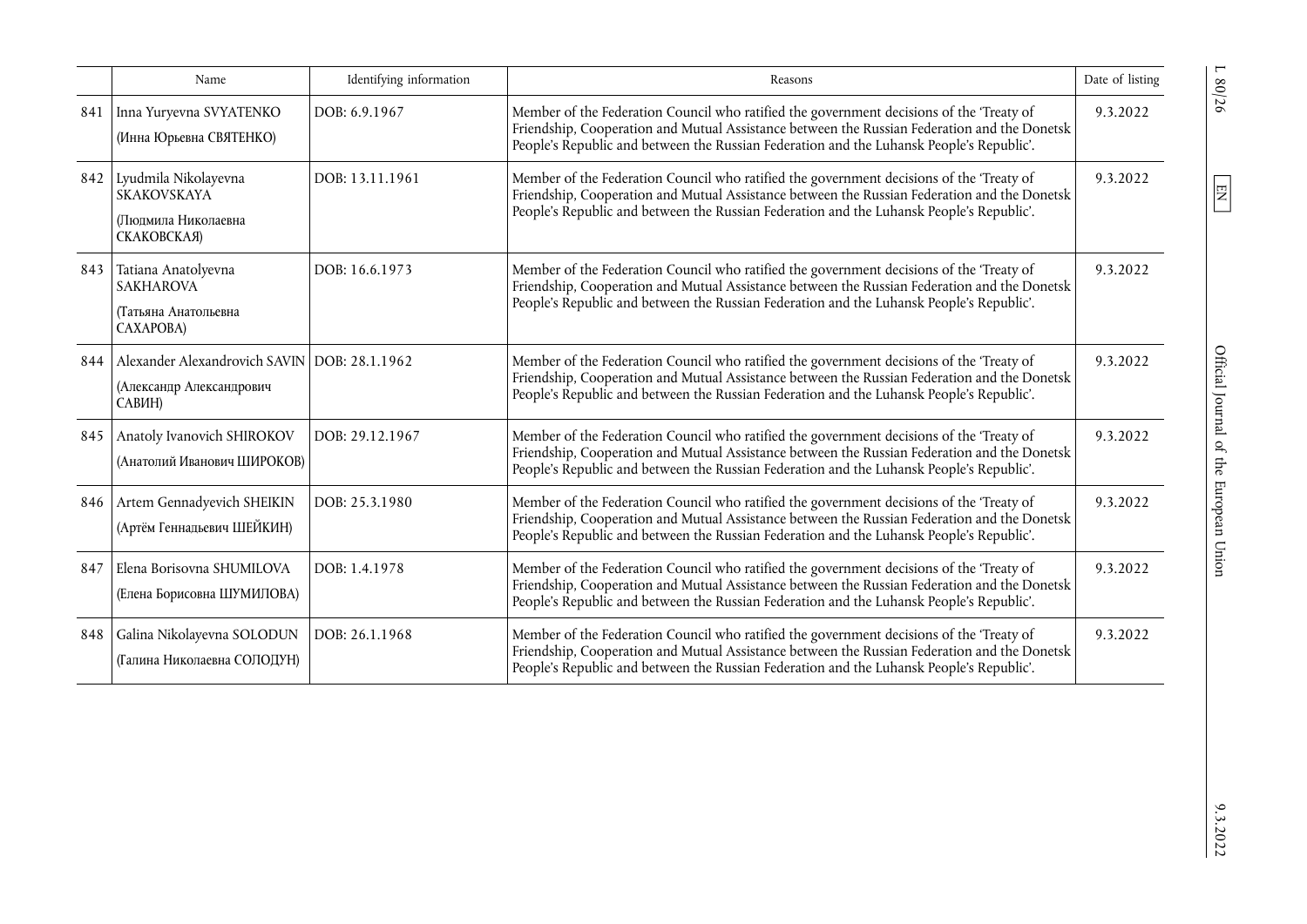|     | Name                                                                                 | Identifying information | Reasons                                                                                                                                                                                                                                                                              | Date of listing |
|-----|--------------------------------------------------------------------------------------|-------------------------|--------------------------------------------------------------------------------------------------------------------------------------------------------------------------------------------------------------------------------------------------------------------------------------|-----------------|
| 849 | Lenar Rinatovich SAFIN<br>(Ленар Ринатович САФИН)                                    | DOB: 11.2.1969          | Member of the Federation Council who ratified the government decisions of the 'Treaty of<br>Friendship, Cooperation and Mutual Assistance between the Russian Federation and the Donetsk<br>People's Republic and between the Russian Federation and the Luhansk People's Republic'. | 9.3.2022        |
| 850 | Nikolai Petrovich SEMISOTOV<br>(Николай Петрович<br><b>СЕМИСОТОВ)</b>                | DOB: 2.12.1968          | Member of the Federation Council who ratified the government decisions of the 'Treaty of<br>Friendship, Cooperation and Mutual Assistance between the Russian Federation and the Donetsk<br>People's Republic and between the Russian Federation and the Luhansk People's Republic'. | 9.3.2022        |
| 851 | Valery Vladimirovich<br><b>SEMYONOV</b><br>(Валерий Владимирович<br><b>CEMËHOB</b> ) | DOB: 16.9.1960          | Member of the Federation Council who ratified the government decisions of the 'Treaty of<br>Friendship, Cooperation and Mutual Assistance between the Russian Federation and the Donetsk<br>People's Republic and between the Russian Federation and the Luhansk People's Republic'. | 9.3.2022        |
| 852 | Oleg Polikarpovich TKACH<br>(Олег Поликарпович ТКАЧ)                                 | DOB: 23.9.1967          | Member of the Federation Council who ratified the government decisions of the 'Treaty of<br>Friendship, Cooperation and Mutual Assistance between the Russian Federation and the Donetsk<br>People's Republic and between the Russian Federation and the Luhansk People's Republic'. | 9.3.2022        |
| 853 | Pavel Vladimirovich<br><b>TARAKANOV</b><br>(Павел Владимирович<br>TAPAKAHOB)         | DOB: 21.6.1982          | Member of the Federation Council who ratified the government decisions of the 'Treaty of<br>Friendship, Cooperation and Mutual Assistance between the Russian Federation and the Donetsk<br>People's Republic and between the Russian Federation and the Luhansk People's Republic'. | 9.3.2022        |
| 854 | Lyudmila Zaumovna<br><b>TALABAYEVA</b><br>(Людмила Заумовна<br>ТАЛАБАЕВА)            | DOB: 6.6.1957           | Member of the Federation Council who ratified the government decisions of the 'Treaty of<br>Friendship, Cooperation and Mutual Assistance between the Russian Federation and the Donetsk<br>People's Republic and between the Russian Federation and the Luhansk People's Republic'. | 9.3.2022        |
| 855 | Oleg Vladimirovich TSEPKIN<br>(Олег Владимирович ЦЕПКИН)                             | DOB: 15.9.1965          | Member of the Federation Council who ratified the government decisions of the 'Treaty of<br>Friendship, Cooperation and Mutual Assistance between the Russian Federation and the Donetsk<br>People's Republic and between the Russian Federation and the Luhansk People's Republic'. | 9.3.2022        |
| 856 | Peter Nikolayevich TULTAEV<br>(Пётр Николаевич ТУЛТАЕВ)                              | DOB: 1.1.1961           | Member of the Federation Council who ratified the government decisions of the 'Treaty of<br>Friendship, Cooperation and Mutual Assistance between the Russian Federation and the Donetsk<br>People's Republic and between the Russian Federation and the Luhansk People's Republic'. | 9.3.2022        |

 $L$  80/27  $\,$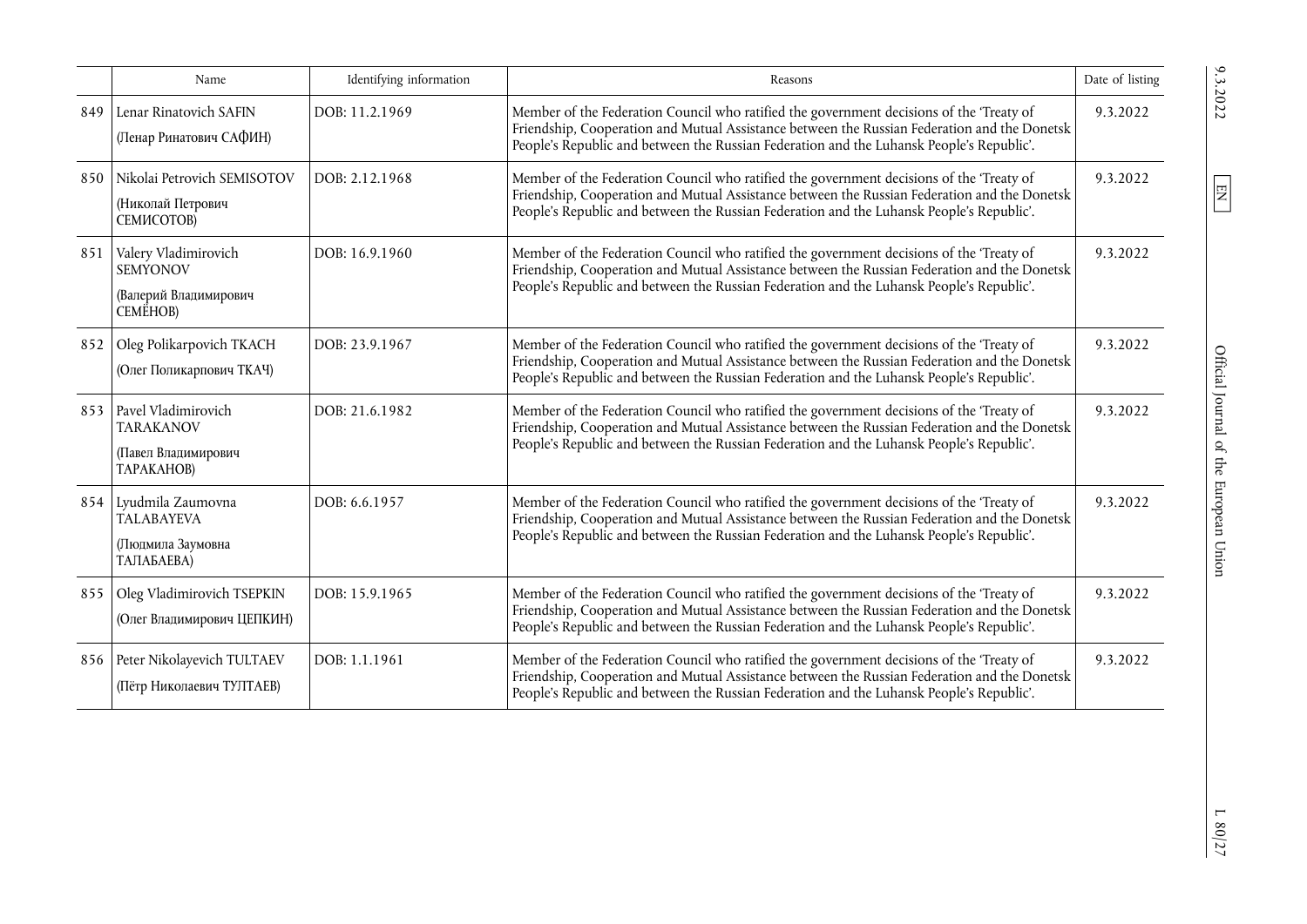|     | Name                                                                               | Identifying information | Reasons                                                                                                                                                                                                                                                                              | Date of listing |
|-----|------------------------------------------------------------------------------------|-------------------------|--------------------------------------------------------------------------------------------------------------------------------------------------------------------------------------------------------------------------------------------------------------------------------------|-----------------|
| 857 | Vyacheslav Stepanovich<br><b>TIMCHENKO</b><br>(Вячеслав Степанович<br>ТИМЧЕНКО)    | DOB: 20.11.1950         | Member of the Federation Council who ratified the government decisions of the 'Treaty of<br>Friendship, Cooperation and Mutual Assistance between the Russian Federation and the Donetsk<br>People's Republic and between the Russian Federation and the Luhansk People's Republic'. | 9.3.2022        |
| 858 | Valery Petrovich USATYUK<br>(Валерий Петрович УСАТЮК)                              | DOB: 14.7.1948          | Member of the Federation Council who ratified the government decisions of the 'Treaty of<br>Friendship, Cooperation and Mutual Assistance between the Russian Federation and the Donetsk<br>People's Republic and between the Russian Federation and the Luhansk People's Republic'. | 9.3.2022        |
| 859 | Mukharby Magomedovich<br><b>ULBASHEV</b><br>(Мухарбий Магомедович<br>УЛЬБАШЕВ)     | DOB: 15.5.1960          | Member of the Federation Council who ratified the government decisions of the 'Treaty of<br>Friendship, Cooperation and Mutual Assistance between the Russian Federation and the Donetsk<br>People's Republic and between the Russian Federation and the Luhansk People's Republic'. | 9.3.2022        |
| 860 | Alexander Vladelenovich<br><b>VAINBERG</b><br>(Александр Владеленович<br>ВАЙНБЕРГ) | DOB: 2.2.1961           | Member of the Federation Council who ratified the government decisions of the 'Treaty of<br>Friendship, Cooperation and Mutual Assistance between the Russian Federation and the Donetsk<br>People's Republic and between the Russian Federation and the Luhansk People's Republic'. | 9.3.2022        |
| 861 | Alexander Gennadyevich<br>VYSOKINSKY<br>(Александр Геннадьевич<br>ВЫСОКИНСКИЙ)     | DOB: 24.9.1973          | Member of the Federation Council who ratified the government decisions of the 'Treaty of<br>Friendship, Cooperation and Mutual Assistance between the Russian Federation and the Donetsk<br>People's Republic and between the Russian Federation and the Luhansk People's Republic'. | 9.3.2022        |
| 862 | Nikolay Nikolayevich<br><b>VLADIMIROV</b><br>(Николай Николаевич<br>ВЛАДИМИРОВ)    | DOB: 18.11.1979         | Member of the Federation Council who ratified the government decisions of the 'Treaty of<br>Friendship, Cooperation and Mutual Assistance between the Russian Federation and the Donetsk<br>People's Republic and between the Russian Federation and the Luhansk People's Republic'. | 9.3.2022        |
| 863 | Yuri Konstantinovich VALYAEV<br>(Юрий Константинович ВАЛЯЕВ)                       | DOB: 18.4.1959          | Member of the Federation Council who ratified the government decisions of the 'Treaty of<br>Friendship, Cooperation and Mutual Assistance between the Russian Federation and the Donetsk<br>People's Republic and between the Russian Federation and the Luhansk People's Republic'. | 9.3.2022        |

 $L$  80/28  $\,$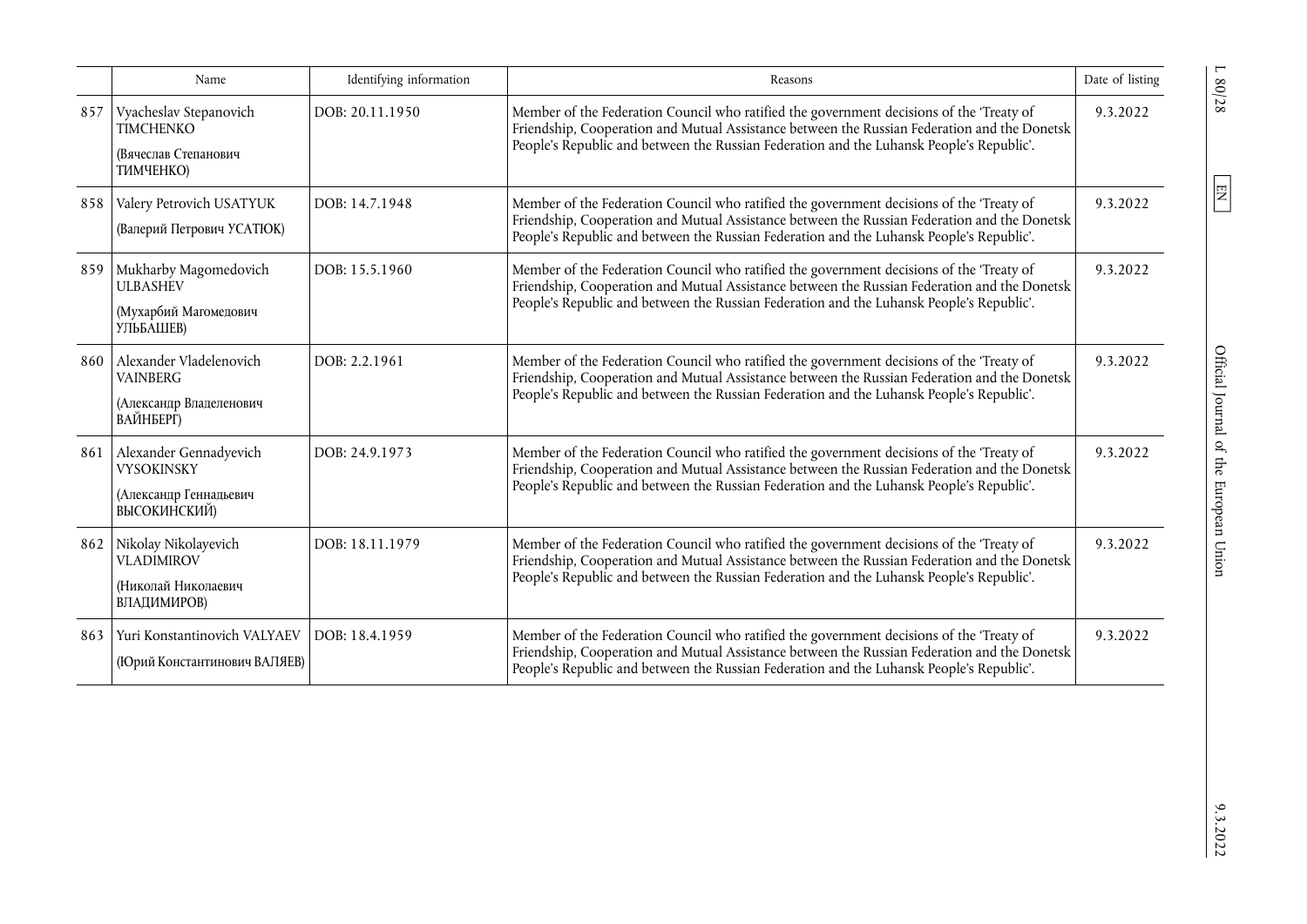|     | Name                                                                                 | Identifying information | Reasons                                                                                                                                                                                                                                                                              | Date of listing |
|-----|--------------------------------------------------------------------------------------|-------------------------|--------------------------------------------------------------------------------------------------------------------------------------------------------------------------------------------------------------------------------------------------------------------------------------|-----------------|
| 864 | Alexander Georgyevich<br><b>VARFOLOMEEV</b><br>(Александр Георгиевич<br>ВАРФОЛОМЕЕВ) | DOB: 4.6.1965           | Member of the Federation Council who ratified the government decisions of the 'Treaty of<br>Friendship, Cooperation and Mutual Assistance between the Russian Federation and the Donetsk<br>People's Republic and between the Russian Federation and the Luhansk People's Republic'. | 9.3.2022        |
| 865 | Valery Nikolayevich VASILYEV<br>(Валерий Николаевич<br>ВАСИЛЬЕВ)                     | DOB: 17.7.1965          | Member of the Federation Council who ratified the government decisions of the 'Treaty of<br>Friendship, Cooperation and Mutual Assistance between the Russian Federation and the Donetsk<br>People's Republic and between the Russian Federation and the Luhansk People's Republic'. | 9.3.2022        |
| 866 | Yury Leonidovich VOROBYOV<br>(Юрий Леонидович ВОРОБЬЁВ)                              | DOB: 2.2.1948           | Member of the Federation Council who ratified the government decisions of the 'Treaty of<br>Friendship, Cooperation and Mutual Assistance between the Russian Federation and the Donetsk<br>People's Republic and between the Russian Federation and the Luhansk People's Republic'. | 9.3.2022        |
| 867 | Alexander Georgievich<br><b>YAROSHUK</b><br>(Александр Георгиевич ЯРОШУК)            | DOB: 15.11.1965         | Member of the Federation Council who ratified the government decisions of the 'Treaty of<br>Friendship, Cooperation and Mutual Assistance between the Russian Federation and the Donetsk<br>People's Republic and between the Russian Federation and the Luhansk People's Republic'. | 9.3.2022        |
|     | 868 Andrey Vladimirovich YATSKIN DOB: 25.4.1969<br>(Андрей Владимирович ЯЦКИН)       |                         | Member of the Federation Council who ratified the government decisions of the 'Treaty of<br>Friendship, Cooperation and Mutual Assistance between the Russian Federation and the Donetsk<br>People's Republic and between the Russian Federation and the Luhansk People's Republic'. | 9.3.2022        |
| 869 | Irek Ishmukhametovich<br><b>YALALOV</b><br>(Ирек Ишмухаметович ЯПАЛОВ)               | DOB: 27.1.1961          | Member of the Federation Council who ratified the government decisions of the 'Treaty of<br>Friendship, Cooperation and Mutual Assistance between the Russian Federation and the Donetsk<br>People's Republic and between the Russian Federation and the Luhansk People's Republic'. | 9.3.2022        |
| 870 | Andrei Nikolayevich YEPISHIN<br>(Андрей Николаевич ЕПИШИН)                           | DOB: 29.10.1967         | Member of the Federation Council who ratified the government decisions of the 'Treaty of<br>Friendship, Cooperation and Mutual Assistance between the Russian Federation and the Donetsk<br>People's Republic and between the Russian Federation and the Luhansk People's Republic'. | 9.3.2022        |
| 871 | Gennady Vladimirovich<br><b>YAGUBOV</b><br>(Геннадий Владимирович<br>ЯГУБОВ)         | DOB: 17.4.1968          | Member of the Federation Council who ratified the government decisions of the 'Treaty of<br>Friendship, Cooperation and Mutual Assistance between the Russian Federation and the Donetsk<br>People's Republic and between the Russian Federation and the Luhansk People's Republic'. | 9.3.2022        |

 $L$ 80/29